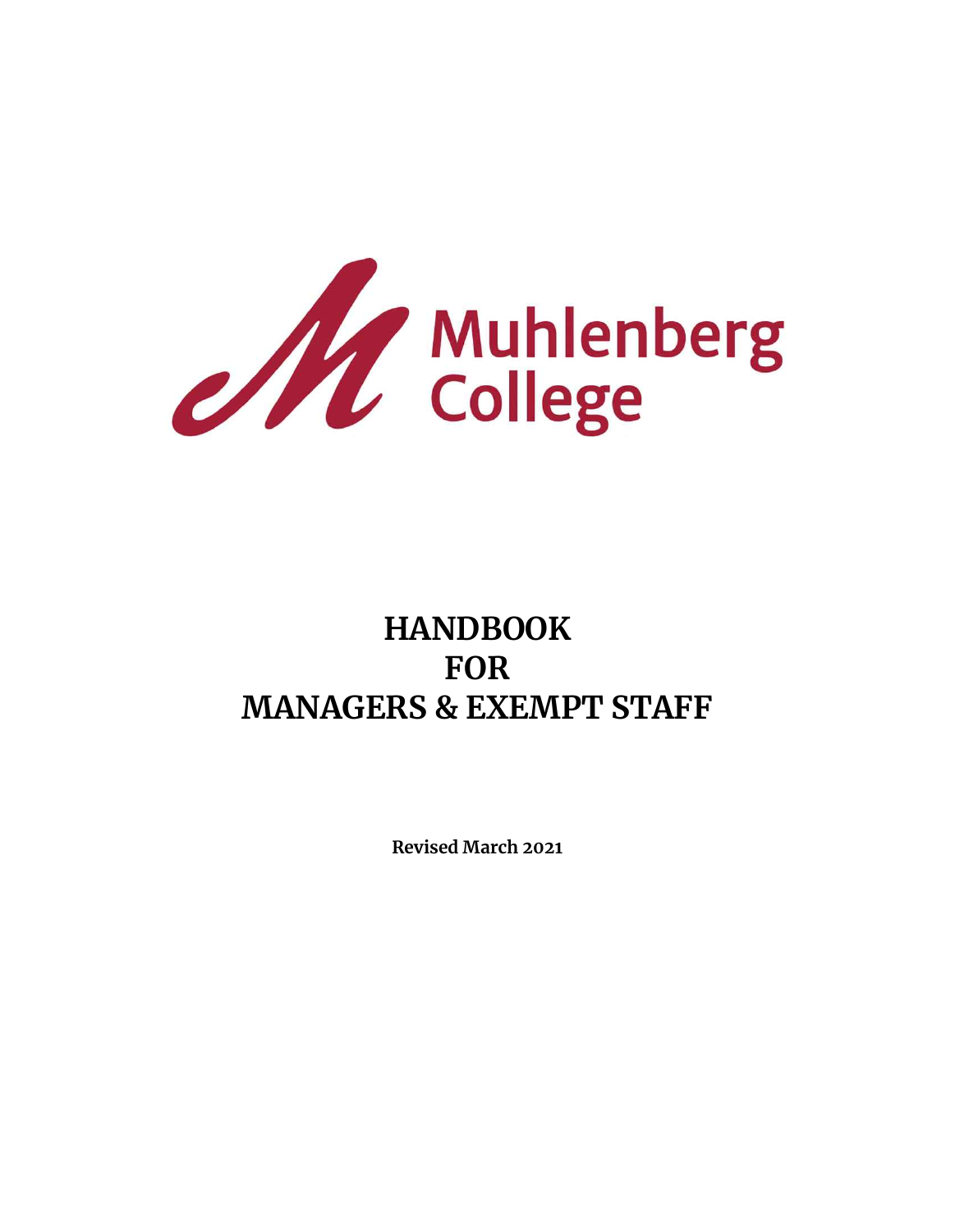#### **MANAGER AND EXEMPT STAFF POLICY HANDBOOK**

#### **TABLE OF CONTENTS**

#### **1. INTRODUCTION**

#### **2. COLLEGE GOVERNANCE**

- 2.1 Statement on Governance
- 2.2 Board of Trustees
	- 2.2.1 Composition
	- 2.2.2 Responsibilities
- 2.3 College Organization
	- 2.3.1 President
	- 2.3.2 Senior Staff Organizational Chart
- 2.4 General Regulations
- 2.5 Classification of Manager

#### **3. EMPLOYMENT AND RELATED PERSONNEL MATTERS**

- 3.1 Appointment
	- 3.1.1 Recruitment Procedures
		- 3.1.1.1 Equal Opportunity
	- 3.1.2 Terms of Employment
	- 3.1.3 Position Descriptions
- 3.2 Performance Appraisals
- 3.3 Commitment to the Goals of the College
- 3.4 Termination of Employment
- 3.5 Resignation
- 3.6 Retirement
- 3.7 Personnel Records

#### **4. RESPONSIBILITIES**

- 4.1 Code of Ethics and Business Conduct
	- 4.1.1 Policy on Electronic Communication and Information Access
	- 4.1.2 Communication of Medical Conditions
- 4.2 Problem Resolution and Complaint Procedures
- 4.3 Policy Statement on Discriminatory Harassment
- 4.4 Americans With Disabilities Act
- 4.5 Hazardous Materials Policy
- 4.6 Alcoholic Beverages Policies
- 4.7 Attendance at College Ceremonies
- 4.8 Work Load and Schedule
- 4.9 Absences
	- 4.9.1 Emergency College Closings
- 4.10 Supplemental Employment

#### **5. SALARIES AND BENEFITS**

- 5.1 Calendar
- 5.2 Salary Payments 5.2.1 Full-time Employees 5.2.2 Part-time or Temporary Employees
- 5.3 Salary Deductions
- 5.4 Vacation
- 5.5 Holidays
- 5.6 Other Leave Categories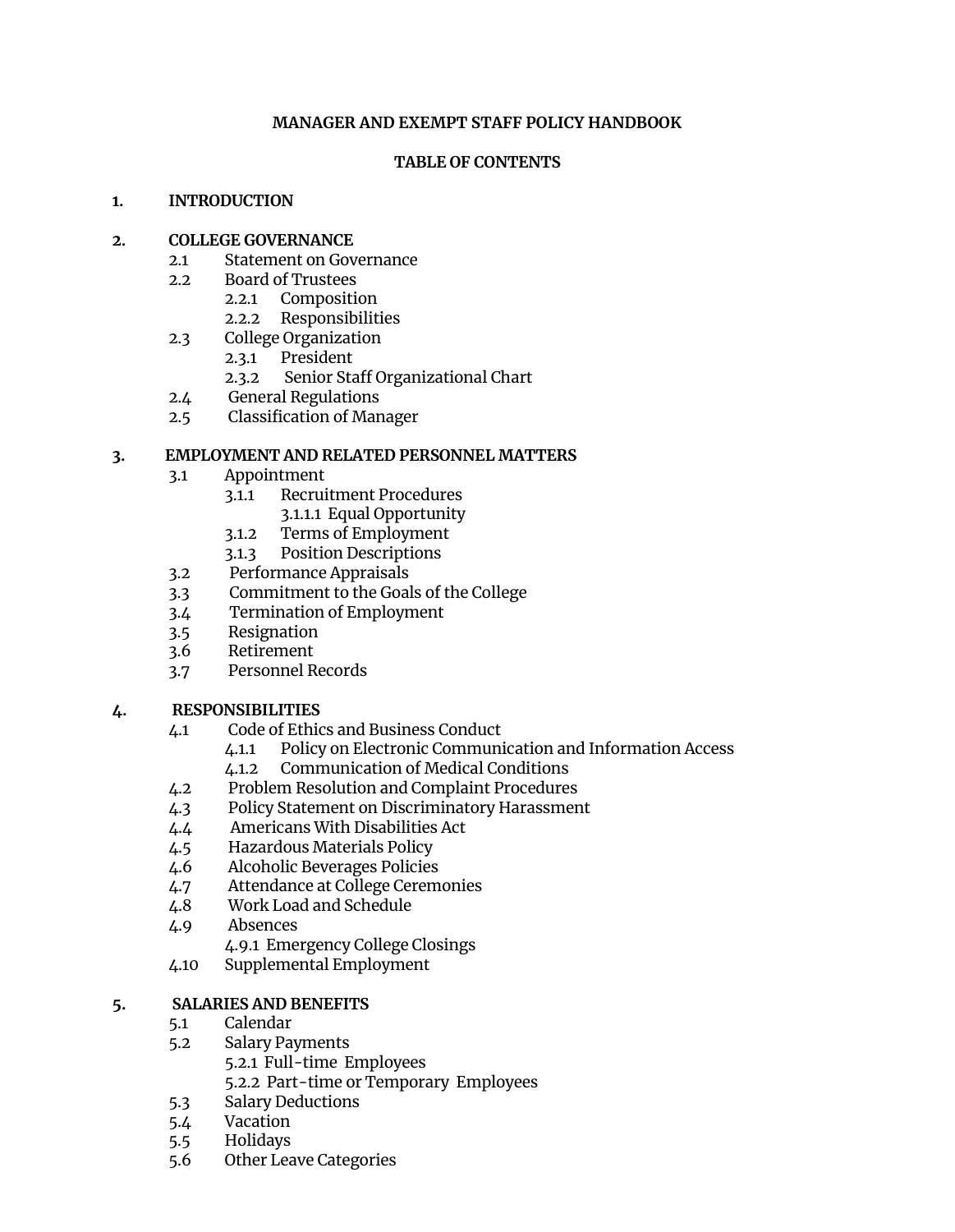- 5.6.1 Sick Leave
- 5.6.2 Disability
	- 5.6.2.1 Short-Term Disability
	- 5.6.2.2 Maternity/Paternity Leave
	- 5.6.2.3 Long-Term Disability
- 5.6.3 Child and Family Care Leave, Paid Parental Leave
- 5.6.4 Family and Medical Leave
- 5.6.5 Bereavement Leave
- 5.6.6 Military Leave
- 5.7 Social Security Payments
- 5.8 TIAA-CREF Retirement Annuity Plan 5.8.1 TIAA-CREF Supplemental Retirement Annuity Program
- 5.9 Group Life Insurance Plan
- 5.10 Group Health Insurance
- 5.11 Dental Insurance
- 5.12 Workers' Compensation
- 5.13 College Tuition Support
- 5.14 Travel Accident Insurance
- 5.15 Relocation Allowance
- 5.16 Death Benefit
- 5.17 Post Retirement Benefits
	- 5.17.1 Group Life Insurance
	- 5.17.2 Retiree Health Insurance Premium Reimbursement Plan
	- 5.17.3 Tuition Scholarships for Dependents

## **6. SUPPORT SERVICE RESOURCES**

- 6.1 Office of Information Technology
- 6.2 The College Library
	- 6.2.1 Circulation Privileges
	- 6.2.2 Instructional Services
	- 6.2.3 Other Library Information
- 6.3 Campus Safety and Security 6.3.1 Weapons Policy
- 6.4 Professional Travel
- 6.5 Photocopying and Duplicating Services
- 6.6 Media Services

# **7. CAMPUS SERVICES**

- 7.1 Office Hours
- 7.2 Life Sports Center
- 7.3 Blood Bank
- 7.4 Bookstore
- 7.5 Office Supplies
- 7.6 Office Equipment
- 7.7 Public Relations Office
- 7.8 Dining Facilities
- 7.9 Emergency Medical Services
- 7.10 Identification Cards
- 7.11 Mail Service
	- 7.11.1 Intracampus Mail
- 7.12 Parking
- 7.13 Seegers Union
- 7.14 Student Employees
- 7.15 Student Services
- 7.16 Telephone Service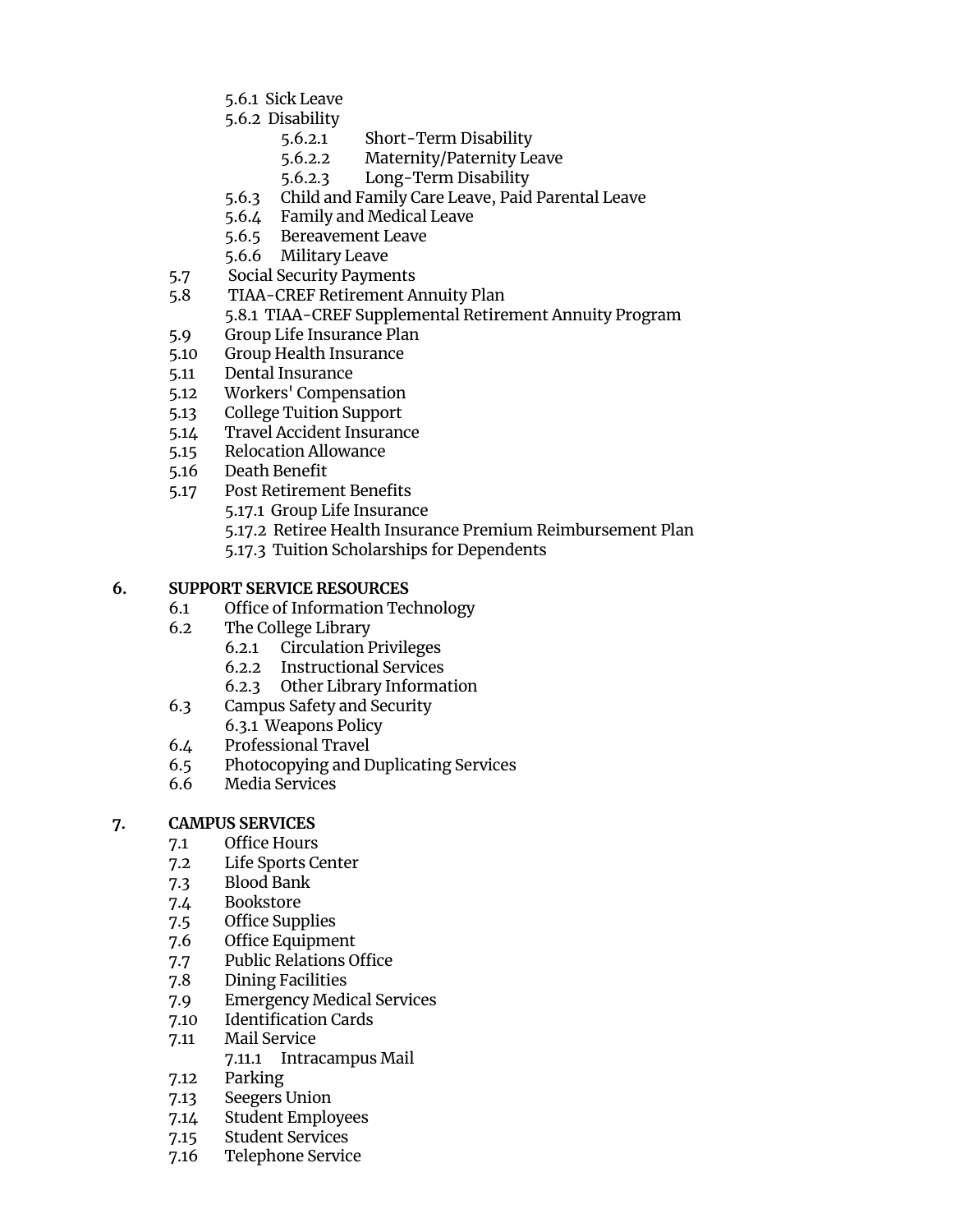7.16.1 Toll Calls

- 
- 7.16.2 Facsimile Service<br>7.17 Use of College Facilities 7.17 Use of College Facilities
- 7.18 Use of College Vehicles
	- 7.19 College Keys

#### **8. ORGANIZATIONS AND ACTIVITIES**

- 8.1 Faculty Club
- 8.2 Muhlenberg College Alumni Association
- 8.3 Woman's Auxiliary
- 8.4 Cultural Events Program

#### **APPENDIX**

Alcohol Policy - Faculty//Staff - On-Campus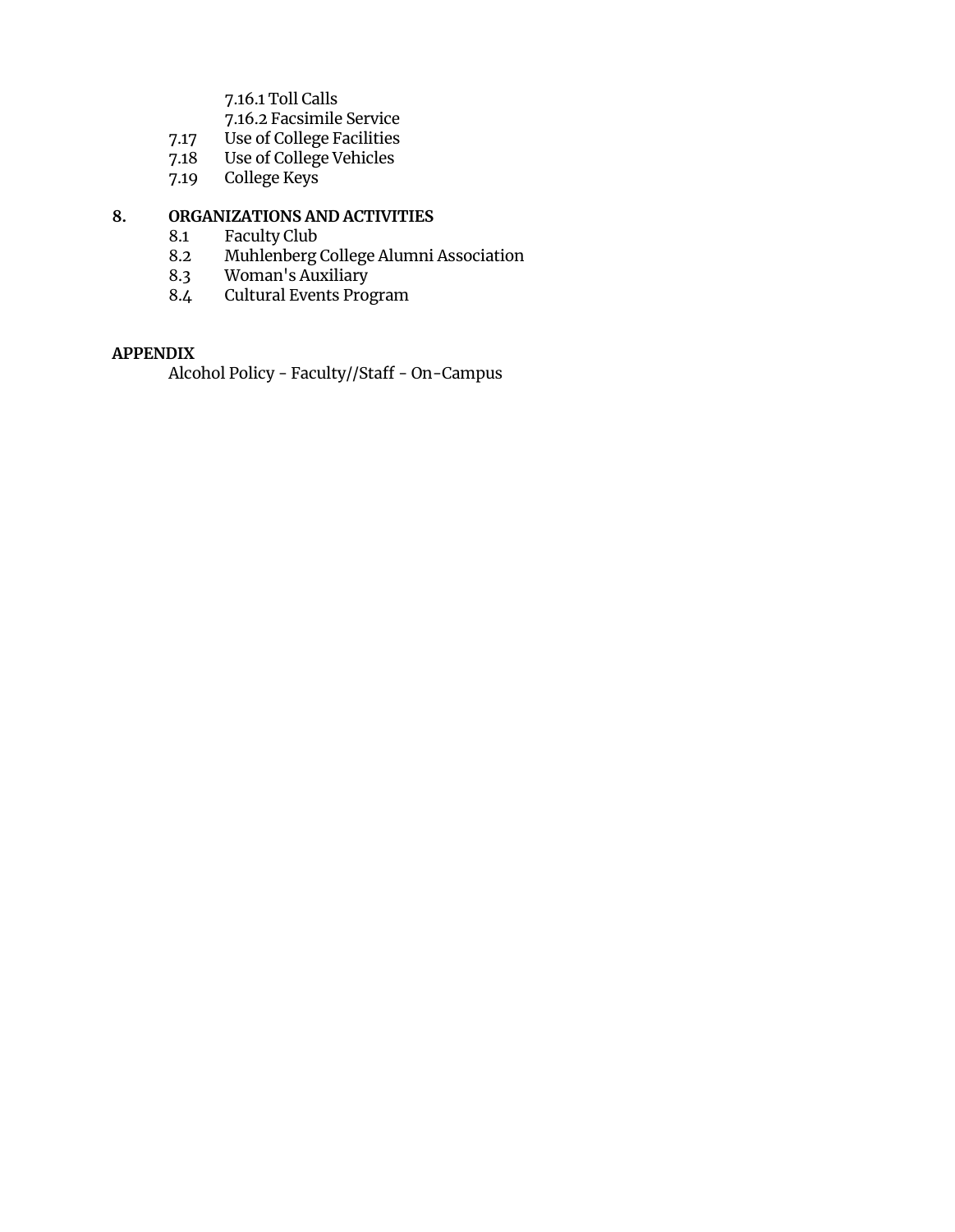# Muhlenberg College

#### Trustees' Handbook For Managers & Exempt Staff

#### **1. INTRODUCTION**

The policies codified in this Handbook for Managers and Exempt Staff are derived from policies and procedures adopted by the Muhlenberg College Board of Trustees and/or approved by the President. The Handbook is intended to serve as a useful source of information for employees relating to professional responsibilities, policies, and procedures. For ease of reference, the term "manager<sup>"</sup> as used in this Handbook refers to all salaried exempt personnel except teaching faculty. Use of the word "manager" does not imply that all exempt employees have supervisory/people management responsibilities. Questions on specific job duties may be discussed with your supervisor or Human Resources.

Final authority within the corporation of Muhlenberg College to establish, modify, suspend, or discontinue policies and procedures is vested in the Board of Trustees as guided by the Charter and bylaws of the College.

Every effort has been made to ensure accuracy in the policy summaries, statements and conditions herein described as of the date of this Handbook and the Human Resources Office will endeavor to keep the information contained herein current. Subsequent revisions to Muhlenberg College policies and/or procedures will be updated to the College's website and distributed to employees, as appropriate.

This Handbook is not a contract of employment. Employment at Muhlenberg College is at will and none of the policies or benefits described herein create any contractual obligations between employees and the College. Pursuant to the at will relationship, either the employee or the College may conclude the employment relationship at any time without notice or cause. No representative of the College has the authority to enter into a contrary agreement except the President. Any such agreement must be in writing and signed by the President and the employee.

At its sole discretion, the College reserves the right to change, add, interpret, withdraw, or make exceptions to any of the policies, procedures and benefits in the Handbook. In case of any disparity or conflict between the provisions of the Handbook and the policies and procedures instituted by the Board of Trustees, the latter shall prevail.

Please feel free to reach out to Human Resources with any questions. Ext. 3165.

Jill L. Walsh Vice President, Human Resources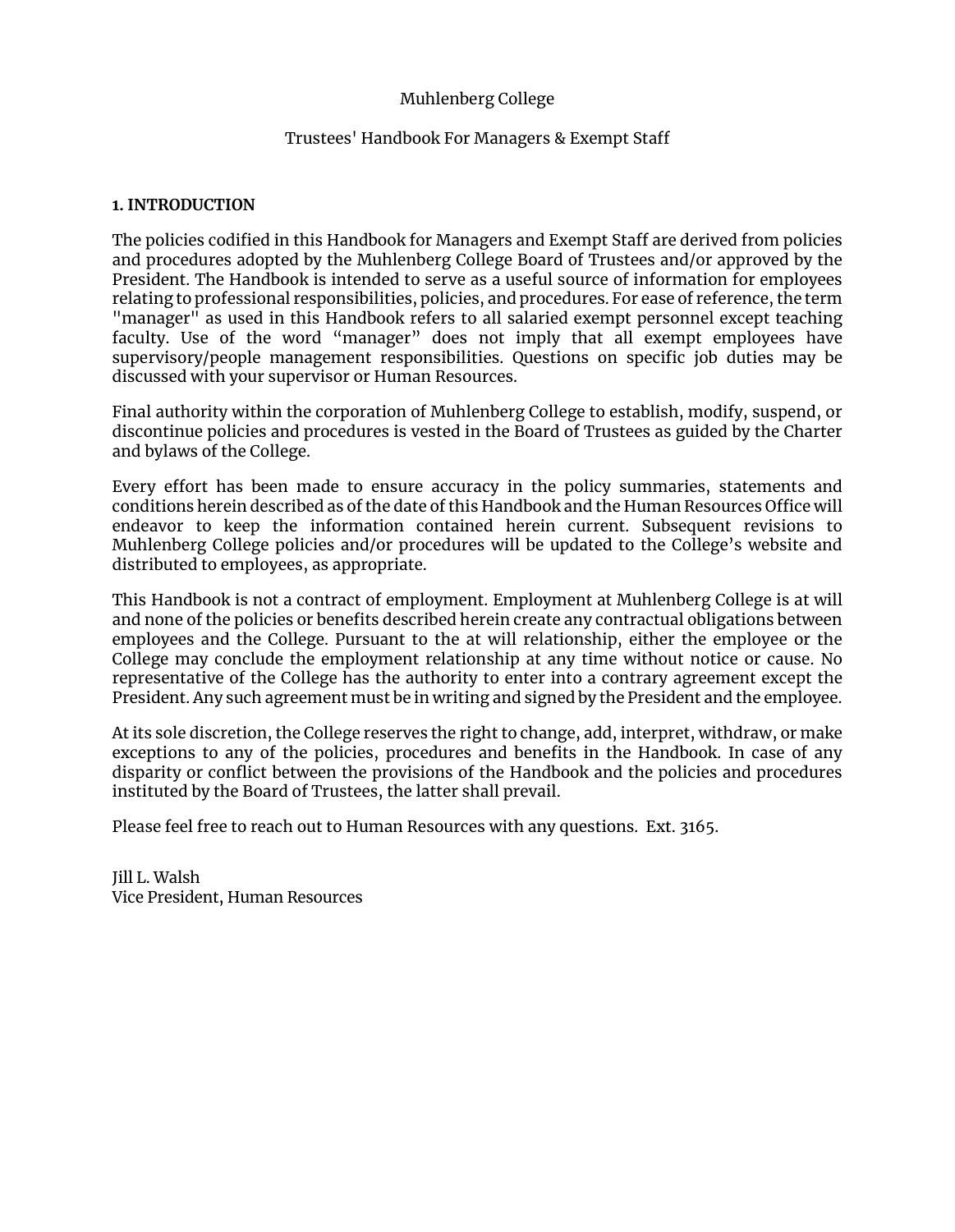#### **2. COLLEGE GOVERNANCE**

#### **2.1 Statement on Governance**

Muhlenberg College is a private liberal arts college incorporated under the laws of the Commonwealth of Pennsylvania. It is affiliated with the Northeastern Pennsylvania Synod, the Southeastern Pennsylvania Synod and the Slovak Zion Synod of the Evangelical Lutheran Church in America. Ultimate responsibility for operation of the College rests in the Board of Trustees. The College operates under a charter granted it by the Commonwealth of Pennsylvania and under bylaws adopted by the Board of Trustees as amended from time to time. Copies of the Muhlenberg College Charter and Bylaws are available in the President's Office.

#### **2.2 Board of Trustees**

#### **2.2.1 Composition**

The Board of Trustees consists of a maximum of forty (40) elected Trustees in addition to the President of the College and the Bishops of the supporting Synods who shall be members of the Board ex officio. The "Supporting Synods" are the Northeastern Pennsylvania Synod of the Evangelical Lutheran Church of America (ELCA), the Southeastern Pennsylvania Synod of the Evangelical Lutheran Church in America and the Slovak Zion Synod of the Evangelical Lutheran Church in America.

Details on the composition of the Board are available in the Muhlenberg College Fact Book.

#### **2.2.2 Responsibilities**

The Board of Trustees shall represent and shall have full power to act for the College in the exercise of all its rights, duties, privileges and powers.

#### **2.3 College Organization**

#### **2.3.1 President**

The President of the College is the chief executive officer of the College and the official advisor to the Board of Trustees and the Executive Committee. The President is the direct representative of the Board of Trustees in implementing the policies of the Board and is responsible for reporting to the Board on the general welfare and progress of the College.

The President is responsible for all aspects of the life of the College including, but not limited to, academic, curricular and extra-curricular affairs, the religious life of the College, Faculty, fund raising, and College relations. To meet these responsibilities, the President, with the approval of the Board of Trustees, appoints officers who are responsible for duties as assigned by the President. The Board of Trustees may appoint an interim president if the President is unable to fulfill the duties of the President due or absence or disability.

The President is elected by and responsible only to the Board of Trustees for the discharge of his or her duties, and serves in continuing appointment at the pleasure of the Board subject to existing contract commitments. The President is an ex officio voting member of all College committees and an ex officio, nonvoting member of all Faculty committees.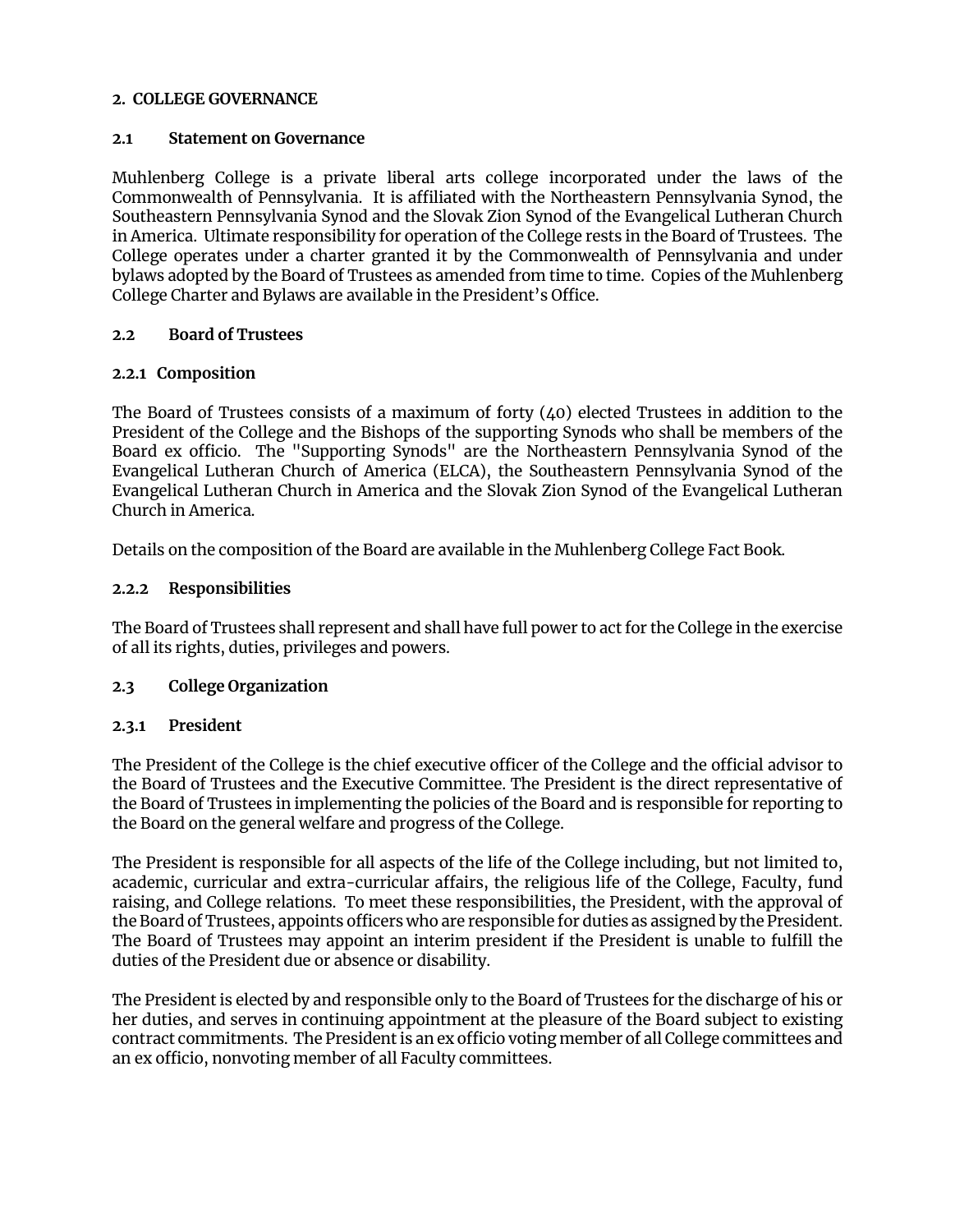#### 2.3.2 **Senior Staff Organizational Chart**

#### **Board of Trustees**

#### **President**

#### **President's Senior Staff**

- 1. Provost
- 2. Dean of Students
- 3. Dean of Admission and Financial Aid
- 4. Chief Business Officer and Treasurer of the College
- 5. Vice President for Development and Alumni Relations
- 6. Vice President for Public Relations
- 7. Chief Information Officer
- 1. Academic programs, policies and curriculum; academic records; faculty recruitment, development, evaluation, promotion and tenure review; academic department budgets; academic advising, counseling, skills and support services; career development and placement; pre-health advising; dean's list and honors programs; summer advising and orientation; academic probation; library; multicultural affairs; Institute for Jewish-Christian Understanding; the Division of Graduate and Continuing Education (including the School of Graduate Studies and the School of Continuing Studies); and education abroad programs.
- 2. Residential services; student counseling; health services; Judicial Board; student government; student activities; athletics and fitness programs; campus safety and security; fraternities and sororities; community service programs; summer conferences; deputy president; Seegers Union including events calendar, food services.
- 3. Campus religious life; Chapel Christian worship; coordinate efforts with Roman Catholic and Jewish ministry affiliates; Opening Convocation.
- 4. Enrollment projections; admissions and recruitment; student financial aid; school and campus visitation programs.
- 5. Endowment policy and performance; financial planning; asset management; business affairs; payroll; receivables; purchasing; budget preparation and monitoring; property acquisition; risk management; Human Resources; information and technology services; general services; added responsibility in facilities and plant operations.
- 6. Gifts and grants; prospect research; capital campaign; planned giving; annual giving; alumni relations; corporate and foundation relations.
- 7. Media and community relations; campus-wide and public events (i.e.,commencement); publications; advertising; radio station; Board of Associates; Women's Auxiliary; bookstore.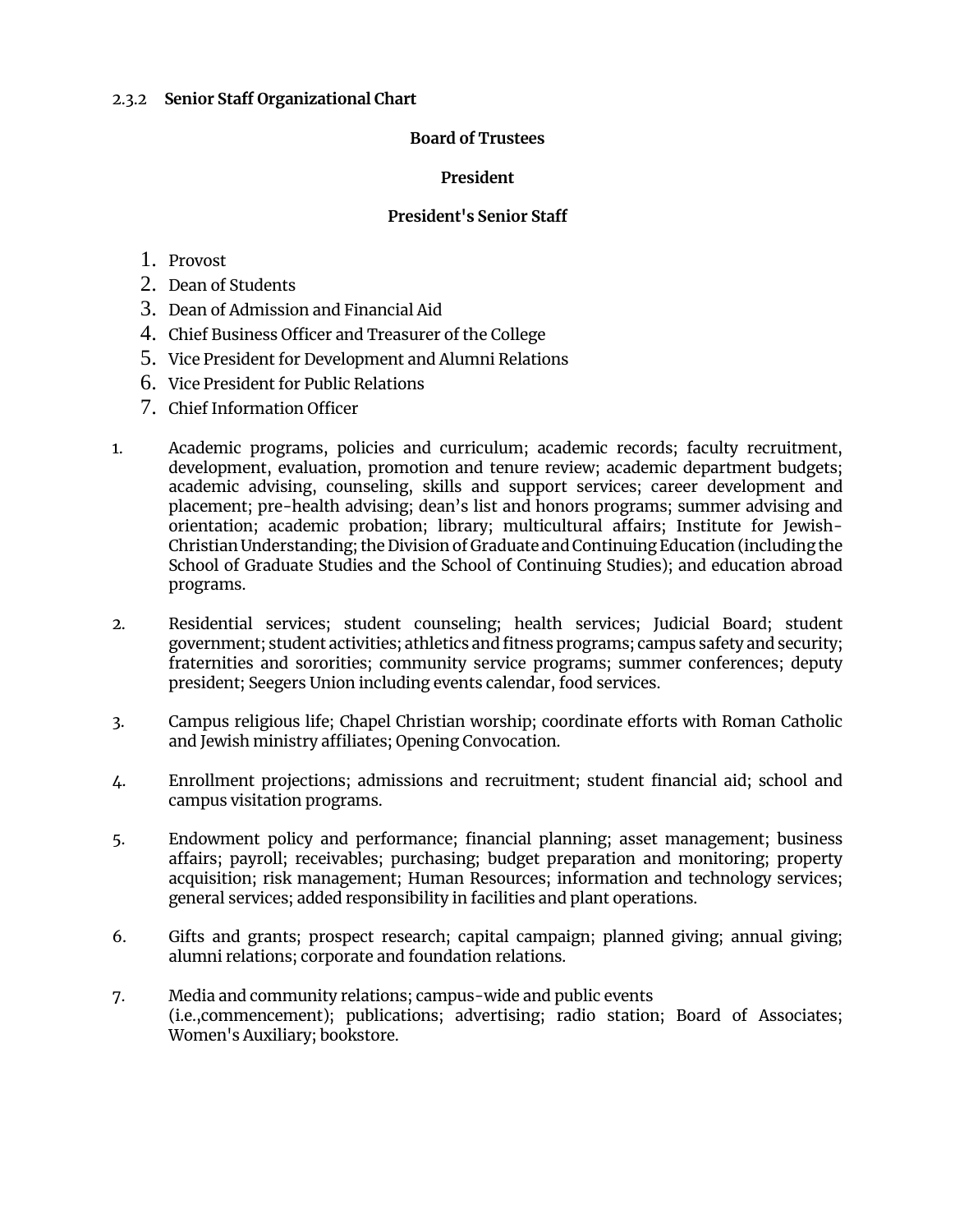# **2.4 General Regulations**

The organization provides the means by which the divisions and departments cooperate in the development and fulfillment of policies and programs relevant to their distinct and common purposes.

The primary responsibility of the President's Staff and department heads is to exercise professional leadership in developing and maintaining and other programs which fulfill the higher education mission of the College most effectively.

The President's Staff and department heads assume major responsibilities for the recruitment and evaluation of employees and for employee development; for preparing and submitting departmental budget allocations and requests, and for supervising budget expenditures; for preparing and fulfilling policies and programs which fulfill the mission of the College in light of strategic planning goals.

## **2.5 Classification of Exempt Employees**

Exempt positions are classified and serve as a reference in hiring, salary, and staff development. The classification is defined by position rather than by individual. The classification of a position is related to the prerequisite education and experience necessary, the creativity and judgment required and the complexity, supervisory span of control, scope, impact and autonomy reflected in the position.

## **3. EMPLOYMENT AND RELATED PERSONNEL MATTERS**

## **3.1 Employment**

All appointments are approved by the President of the College. Appointments are made in consideration of institutional and departmental requirements. Recommendations are made to the President by the appropriate President's Senior Staff Member following consultation with the department heads concerned.

## **3.1.1 Recruitment Procedures**

The responsibility for recruiting new managers and exempt staff is coordinated by the Vice President of Human Resources. The appropriate member of the President's Senior Staff is responsible for the selection and nomination of new employees to the President.

## **3.1.1.1 Equal Opportunity**

Muhlenberg College does not discriminate against any person based on age, color, disability, gender, gender identity, national or ethnic origin, race, religion, sexual orientation, veteran status, or any other basis protected by applicable federal, state or local laws. Thi[s policy](https://www.muhlenberg.edu/media/contentassets/pdf/about/deanst/studentguide/EqualOpportunityNondiscriminationPolicy.pdf) applies to employment, personnel decisions and all other activities and programs of the College.

## **3.1.2 Terms of Employment**

Terms of employment are indicated in an offer letter from the Vice President of Human Resources. Salary, benefits, and assignments (or any subsequent changes in assignments), and effective date of employment are stated.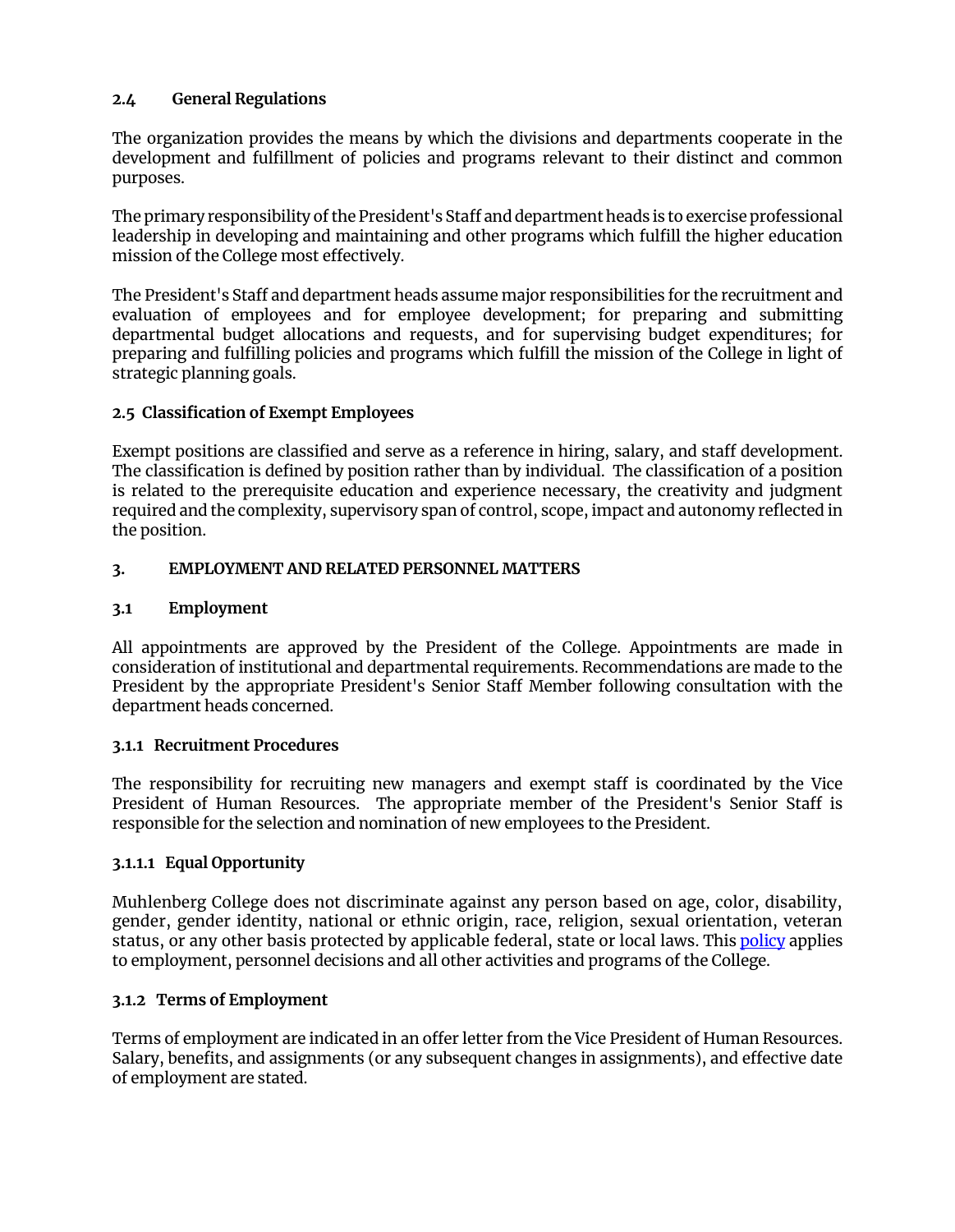# **3.1.3 Position Descriptions**

A position description for each position, prepared by Human Resources in cooperation with the supervisor and the appropriate senior officer, is retained in the Human Resources Office. This description is issued or revised whenever a vacancy occurs or a new position is authorized, or if the nature of the position changes in a material way. It is a major component of the search and selection process and is an important reference in orientation, training and appraisal.

# **3.2 Performance Appraisals**

The President will approve criteria to serve as a guide in appraising and discussing the performance of managers and exempt staff. The performance appraisal process is to encourage constant, consistent and relevant professional dialogue, measure professional performance and development, provide recognition of performance, encourage supervisors to provide coaching and support as needed, and facilitate planning.

Each manager and exempt staff member receives a written appraisal consistent with the calendar for appraisals. Elements of performance generally include criteria such as planning and, decision making, interpersonal relationships, job knowledge, communication skills, initiative, adaptability, and continuous improvement.

An annual Performance Appraisal Report, completed by the employee and the appropriate supervisor, is submitted to the appropriate senior officer according to each year's published schedule. Dialogue relative to work performance is encouraged between employees and supervisors on a frequent basis beyond annual appraisal.

The comments of the individual being appraised are both welcome and important. Discussions provide supervisors with the opportunity to review strengths and weaknesses and to establish with the staff member both personal and professional goals and strategies for the short and long term.

## **3.3 Commitment to the Goals of the College**

Each employee is expected to exhibit values consistent with the traditions of Muhlenberg College as a church-related liberal arts institution. This does not require uniform subscription to any particular belief, pattern of worship, or lifestyle. It does mean a respect for persons who differ, a readiness to engage open-mindedly in a corporate search for truth, and attentiveness to the role of values in the educational task.

The professional behavior of each manager should evidence a demonstrated concern for the growth of students and employees as whole persons, as social, moral, and religious as well as intellectual beings.

A more complete statement of goals can be found in the Charter and Bylaws of the College.

## **3.4 Termination of Employment**

Termination of employment is guided by the employment-at-will doctrine. Under this doctrine, the employment relationship may be terminated at any time for any or no reason by either the employee or employer.

Should economic conditions make it necessary to reduce staff, the College will retain those employees who, in the judgment of the President, are most essential to the fulfillment of the College's mission.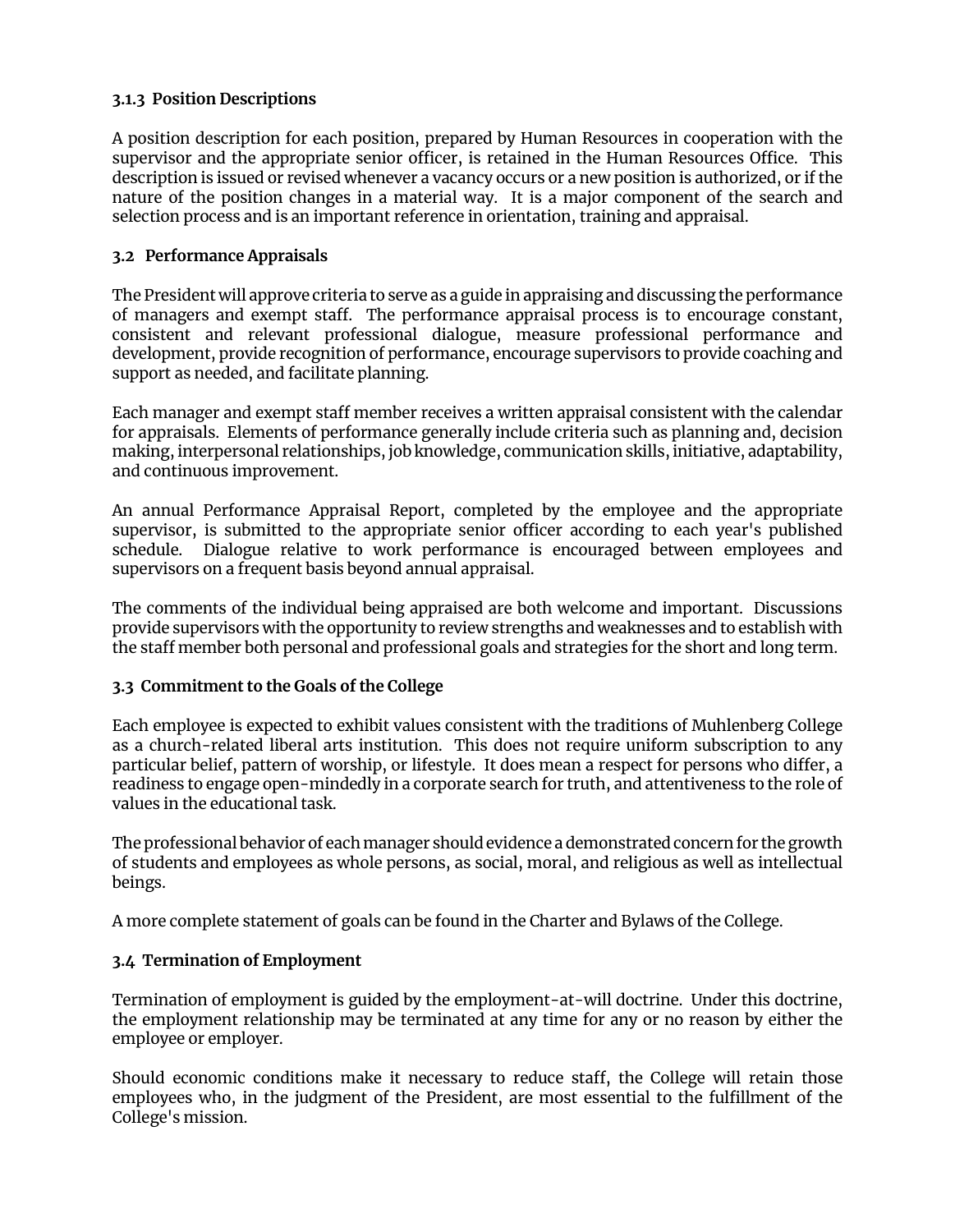## **3.5 Resignation**

Notification of resignation by a member of management and exempt staff should be made in writing to management and Human Resources. Reasonable notice is expected.

## **3.6 Retirement**

Official retirement status requires attainment of at least age 60 and completion of a minimum of ten years of active service. Employees who leave the College with official retirement status are entitled to retiree benefits subject to eligibility guidelines as specified in section 5.17. Requests for retirement status must be submitted in writing at least 30 days in advance of the effective retirement date.

#### **3.7 Personnel Records**

Personnel records are maintained in the Human Resources Office. When there is a change in status (name, address, phone, marital status, new dependents, etc.), employees are urged to contact Human Resources to ensure the accuracy of their official personnel file. Other offices are notified as needed by the Human Resources Office.

When outside sources (such as prospective employers, credit card companies or mortgage lending institutions) request information about the work record of an employee, the Human Resources Office will confirm dates of employment and job title(s). Additional information is supplied only if a written disclosure consent form, bearing the signature of the employee, is received.

A member of the Human Resources team will review an employee's personnel file with the employee if requested. An employee has the right to access most of the material in his or her file. However, at the discretion of the Vice President of Human Resources, certain portions of the file (such as letters of reference) may be withheld.

The College may permit access to employee personnel files pursuant to lawful requests of federal, state or local agencies relevant to bona fide investigations, hearings or court action.

## **4. RESPONSIBILITIES**

## **4.1 Code of Ethics & Business Conduct**

The College's success is dependent on the trust and confidence we earn from our students, employees, and Community as a whole. The College and each employee as an individual, has an obligation to maintain the highest ethical standards in all associations and activities that take place on behalf of the College. A high degree of personal responsibility, integrity and exercise of good judgment on the part of College employees is essential and we expect all College employees to conduct College business in a manner that will withstand the sharpest scrutiny.

When considering any action, it is wise to ask: will this build trust and credibility for the College? Will it help create a working environment in which the College can succeed over the long term? Is the commitment I am making one I can follow through with? The only way we will maximize trust and credibility is by answering "yes" to these questions and by working every day to build on these fundamental requirements.

## **Upholding the Law**

The College's commitment to integrity begins with complying with federal, state, and local laws, rules and regulations. Further, employees are expected to understand and uphold College's policies, available [here](https://www.muhlenberg.edu/offices/hr/currentemployeesretirees/resourcespolicies/policies/) and in the College's Handbooks for faculty and staff. If we are unsure of whether a contemplated action is permitted by law or College policy, we should seek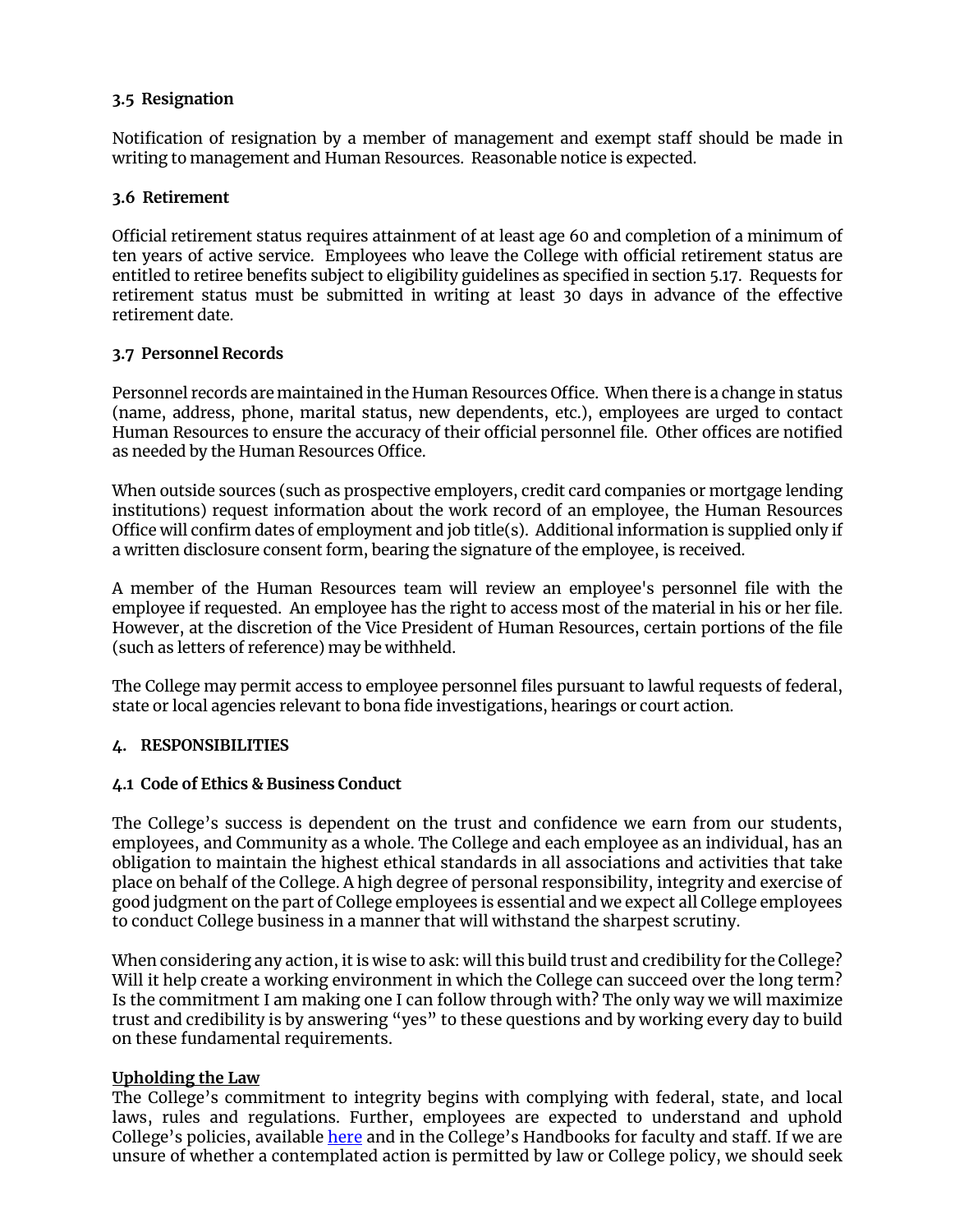the advice from the resource expert. We are responsible for preventing violations of law and for speaking up if we see possible violations.

It is important that we respect the property rights of others. We will not acquire or seek to acquire improper means of a competitor's trade secrets or other proprietary or confidential information. We will not engage in unauthorized use, copying, distribution or alteration of software or other intellectual property.

We will not selectively disclose (whether in one-on-one or small discussions, meetings, presentations, proposals or otherwise) any material nonpublic information with respect to the College, including but not limited to nonpublic information related to its students, employees, business operations, plans, and financial condition. We should be particularly vigilant when making presentations or proposals to ensure that our presentations do not contain material nonpublic information.

#### **Respecting the Individual**

We all deserve to work in an environment where we are treated with dignity and respect. The College is committed to creating such an environment because it brings out the full potential in each of us, which, in turn, contributes directly to our success.

The College is an equal employment employer and is committed to providing a workplace that is free of discrimination of all types of abusive, offensive or harassing behavior. Any employee who feels harassed or discriminated against should report the incident in accordance with College's incident reporting policy, available [here.](https://www.muhlenberg.edu/webapps/incidentreporting/)

Everyone should feel comfortable to speak his or her mind with respect to items that conflict with this policy, particularly ethics concerns. We all have a responsibility to create an open and supportive environment where employees feel comfortable raising such questions. We all benefit tremendously when employees exercise their power to prevent mistakes or wrongdoing by asking the right questions at the right times.

The College will investigate reported instances of questionable or unethical behavior. In every instance where improper behavior is found to have occurred, the College will take appropriate action. We will not tolerate retaliation against employees who raise genuine ethics concerns in good faith.

Employees are encouraged, in the first instance, to address such issues with their managers, as most problems can be resolved swiftly. If for any reason that is not possible or if an employee is not comfortable raising the issue with his or her manager, employees are encouraged to reach out to the Vice President for Human Resources.

#### **Setting the Tone**

Management has the added responsibility for demonstrating, through their actions, the importance of this Code. Ethical behavior is the product of clear and direct communication of behavioral expectations, modeled from the top and demonstrated by example.

Managers must be responsible for promptly addressing ethical questions or concerns raised by employees and for taking the appropriate steps to deal with such issues. Managers should not consider employees' ethics concerns as threats or challenges to their authority, but rather as another encouraged form of business communication.

#### **Conflicts of Interest**

We must avoid any relationship or activity that might impair, or even appear to impair, our ability to make objective and fair decisions when performing our jobs. At times, we may be faced with situations where the actions we take on behalf of the College may conflict with our own personal or family interests. We owe a duty to the College to advance its legitimate interests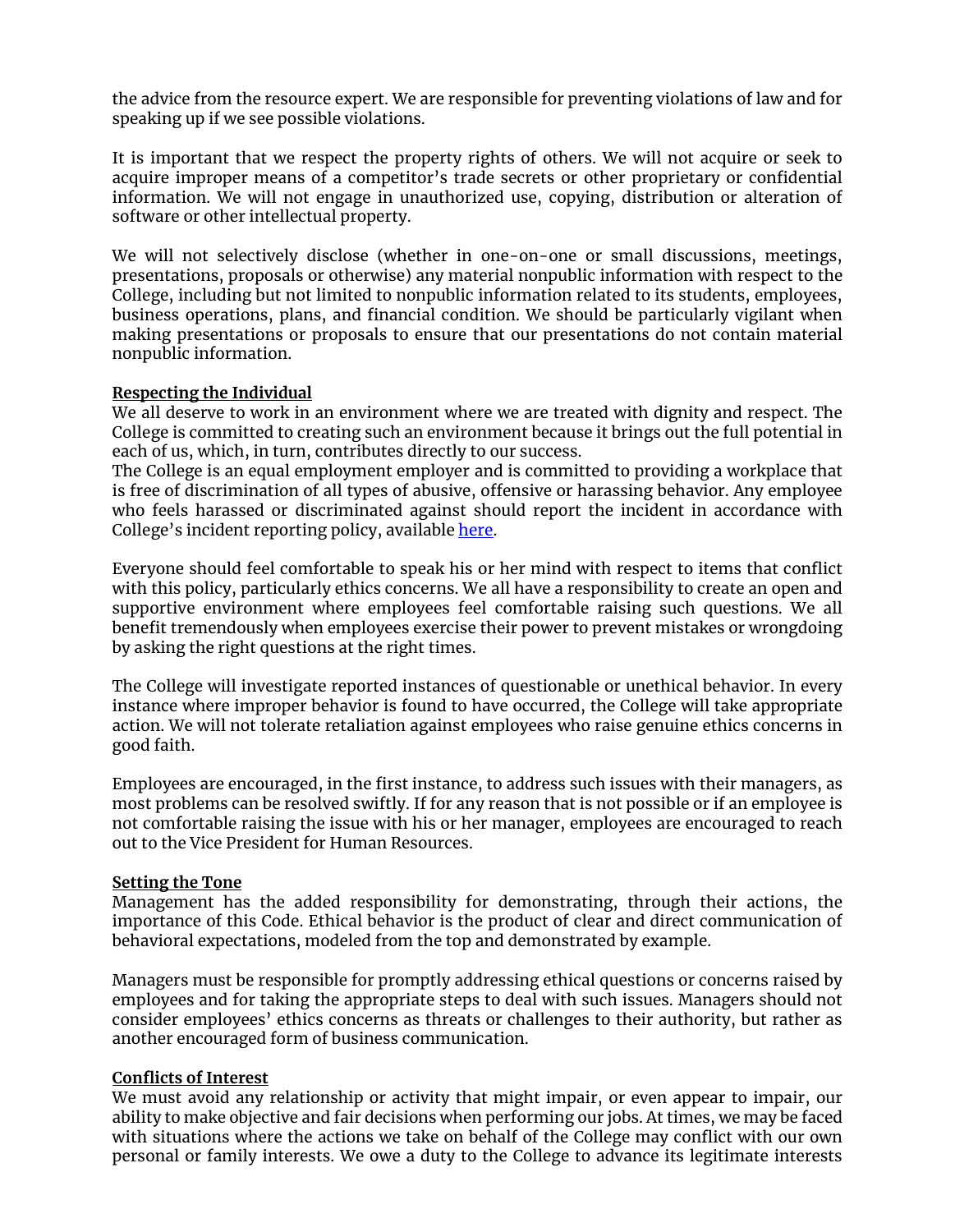when the opportunity to do so arises. We must never use College property or information for personal gain or personally take for ourselves any opportunity that is discovered through our position with the College.

Here are some other ways in which conflicts of interest could arise:

- Being employed (you or a close family member) by, or acting as a consultant to, a competitor or potential competitor, supplier or contractor, regardless of the nature of the employment, while you are employed with [Company Name].
- Hiring or supervising family members or closely related persons.
- Owning or having a substantial interest in a competitor, supplier or contractor.
- Having a personal interest, financial interest or potential gain in any College transaction.
- Placing College business with a firm owned or controlled by a College employee or the employee's family.

Determining whether a conflict of interest exists is not always easy to do. Employees with a conflict of interest question should seek advice from management. Before engaging in any activity, transaction or relationship that might give rise to a conflict of interest, employees must seek review from their managers or Human Resources.

# **Gifts, Gratuities, Meals, Entertainment, and Other Business Courtesies**

College employees should avoid any actions that create a perception that favorable treatment of outside entities by the College was sought, received or given in exchange for business courtesies. Business courtesies include gifts, gratuities, meals, refreshments, entertainment or other benefits from persons or companies with whom the College does or may do business. We will neither give nor accept business courtesies that constitute, or could reasonably be perceived as constituting, unfair business inducements that would violate law, regulation or polices of the College or would cause embarrassment or reflect negatively on the College's reputation.

Most business courtesies offered to us in the course of our employment are offered because of our positions at the College. We should not feel any entitlement to accept and keep a business courtesy. Although we may not use our position at the College to obtain business courtesies, and we must never ask for them, we may accept unsolicited business courtesies of nominal value, which promote successful working relationships and good will.

Employees who award or can influence the allocation of business, who create specifications that result in the placement of business or who participate in negotiation of contracts must be particularly careful to avoid actions that create the appearance of favoritism or that may adversely affect the College's reputation for impartiality and fair dealing. The prudent course is to refuse a courtesy from a supplier when the College is involved in choosing or reconfirming a supplier or under circumstances that would create an impression that offering courtesies is the way to obtain the College's business.

Generally, employees may not accept compensation, honoraria or money of any amount from entities with whom the College does or may do business. Tangible gifts that have a market value greater than \$100 may not be accepted unless approval is obtained from management. Employees may accept unsolicited gifts, other than money, that conform to reasonable ethical practices, including:

- Flowers, fruit baskets or other modest items that mark a special occasion.
- Gifts of nominal value, such as calendars, pens, mugs, caps and t-shirts (or other novelty, advertising or promotional items).

Employees may accept occasional meals, refreshments, entertainment and similar business courtesies that are shared with the person who has offered to pay for the meal or entertainment, provided that: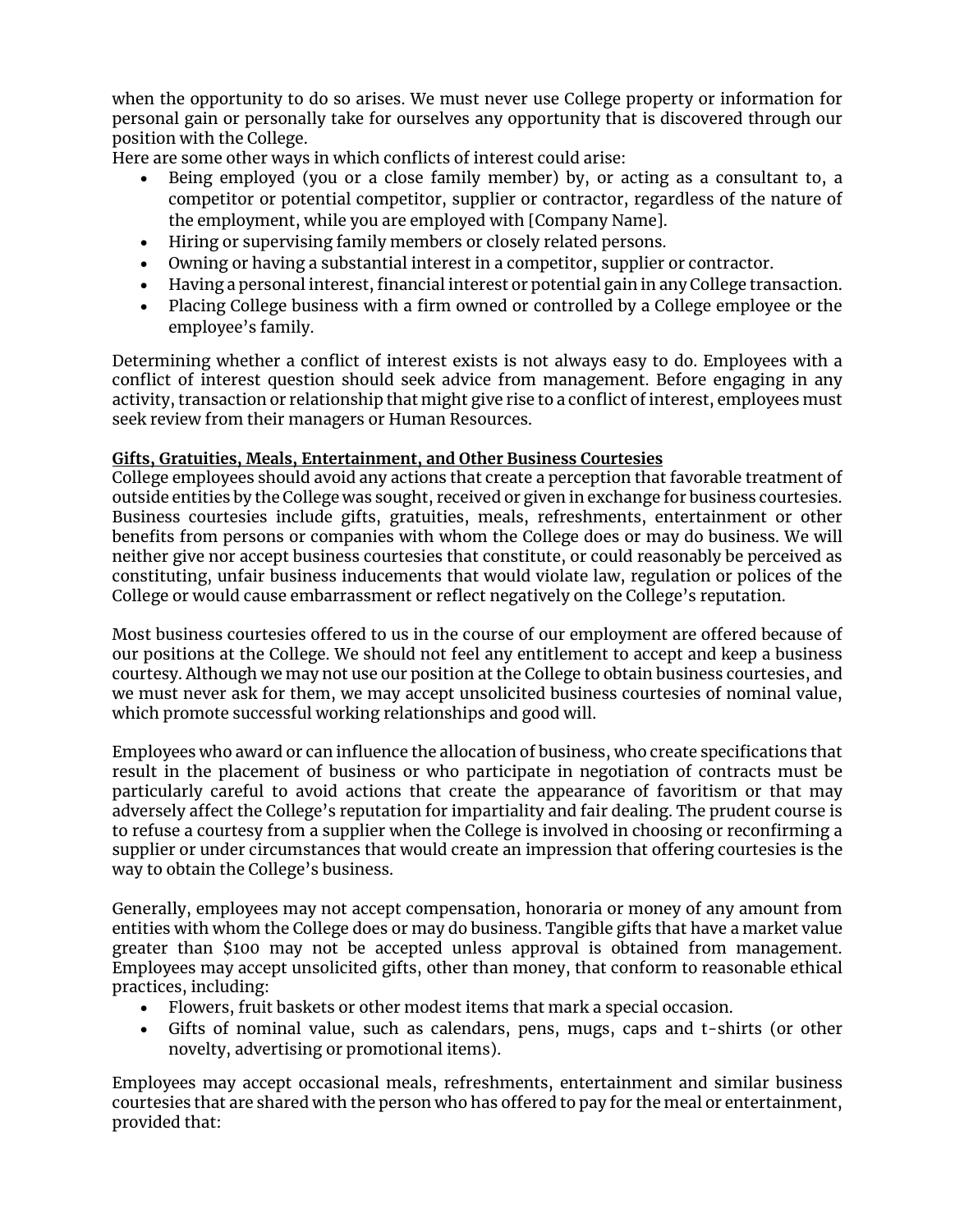- They are not inappropriately lavish or excessive.
- The courtesies are not frequent and do not reflect a pattern of frequent acceptance of courtesies from the same person or entity.
- The courtesy does not create the appearance of an attempt to influence business decisions, such as accepting courtesies or entertainment from a supplier whose contract is expiring in the near future.
- The employee accepting the business courtesy would not feel uncomfortable discussing the courtesy with his or her manager or co-worker or having the courtesies known by the public.

# **Offering Business Courtesies**

Any employee who offers a business courtesy must assure that it cannot reasonably be interpreted as an attempt to gain an unfair business advantage or otherwise reflect negatively upon the College. An employee may never use personal funds or resources to do something that cannot be done with College resources. Accounting for business courtesies must be done in accordance with approved College procedures.

Other than to any applicable government customers, for whom special rules apply, we may provide nonmonetary gifts (i.e., College logo apparel or similar promotional items) to our customers. Further, management may approve other courtesies, including meals, refreshments or entertainment of reasonable value, provided that:

- The practice does not violate any law or regulation or the standards of conduct of the recipient's organization.
- The business courtesy is consistent with industry practice, is infrequent in nature and is not lavish.
- The business courtesy is properly reflected in College records.

# **Set Metrics and Report Results Accurately**

We will make certain that all disclosures made in financial reports and public documents are full, fair, accurate, timely and understandable. This obligation applies to all employees, including those with any responsibility for the preparation for such reports, including drafting, reviewing and signing or certifying the information contained therein. No business goal of any kind is ever an excuse for misrepresenting facts or falsifying records.

Any complaints involving trustees, officers, management, faculty or staff of the College regarding questionable accounting, internal controls, auditing, public documents or reports of financial fraud should be reported immediately, in accordance with the College's Hotline policy, a copy of which is posted on the College's Human Resources Policies page, availabl[e here.](https://www.muhlenberg.edu/offices/hr/currentemployeesretirees/resourcespolicies/policies/)

## **College Recordkeeping**

We create, retain and dispose of our College records as part of our normal course of business in compliance with College policies and guidelines, as well as all regulatory and legal requirements.

All College records must be true, accurate and complete, and College data must be promptly and accurately recorded in accordance with the College's and other applicable accounting principles.

We must not improperly influence, manipulate or mislead any unauthorized audit, nor interfere with any auditor engaged to perform an internal independent audit of the College's books, records, processes or internal controls.

## **Promote Substance Over Form**

At times, we are all faced with decisions we would rather not have to make and issues we would prefer to avoid. Sometimes, we hope that if we avoid confronting a problem, it will simply go away.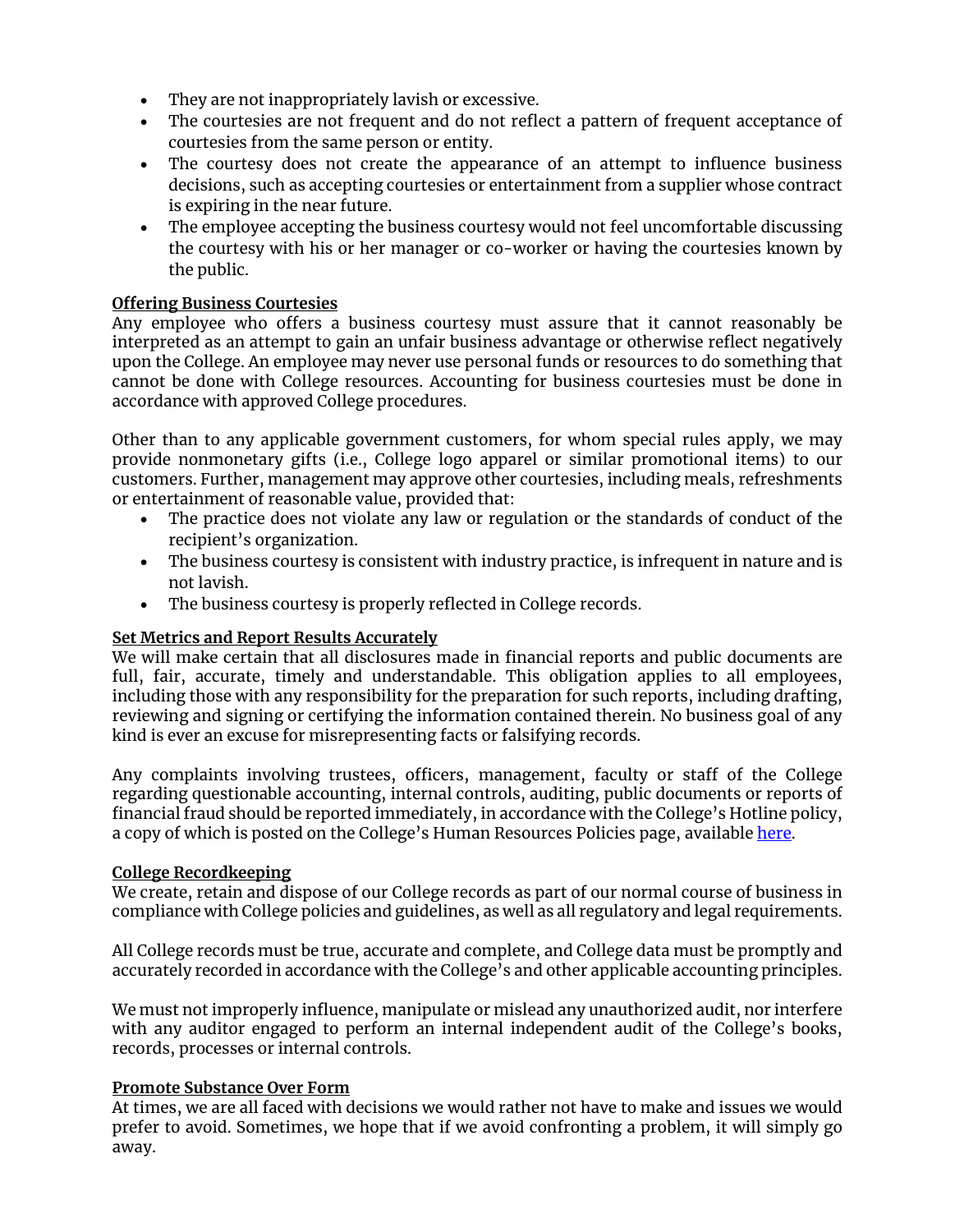We must have the courage to tackle the tough decisions and make difficult choices, secure in the knowledge that the College is committed to doing the right thing. At times this will mean doing more than simply what the law requires. Merely because we can pursue a course of action does not mean we *should* do so.

Although the College's guiding principles cannot address every issue or provide answers to every dilemma, they can define the spirit in which we conduct ourselves and should guide us in our daily actions.

## **Accountability**

Each of us is responsible for knowing and adhering to the values and standards set forth in this Code and for raising questions if we are uncertain about College policy. The College takes seriously the standards set forth in our Code of Conduct, and violations are cause for disciplinary action up to and including termination of employment.

## **Use of College Resources**

College resources, including time, material, equipment and information, are provided for College operations. Employees and those who represent the College are trusted to behave responsibly and use good judgment to conserve College resources. Managers are responsible for the resources assigned to their departments and are empowered to resolve issues concerning their proper use.

We will not solicit contributions nor distribute non-work related materials during work hours. We will not use College resources such as computers, hardware or software, copiers, phones, and fax machines in the conduct of an outside business or in support of any outside daily activity, except for College-requested support to outside organizations.

In order to protect the interests of the College network and our fellow employees, the College reserves the right to monitor or review all data and information contained on an employee's company-issued computer and electronic devices, the use of the Internet or any other Collegeprovided resources. We will not tolerate the use of company resources to create, access, store, print, solicit or send any materials that are harassing, threatening, abusive, sexually explicit or otherwise offensive or inappropriate.

## **Media Inquiries**

The College is a high-profile member of our community, and from time to time, employees may be approached by reporters and other members of the media. In order to ensure that we speak with one voice and provide accurate information about the company, please direct all media inquiries to the Office of Communications at Ext. 3230 or by contacting Kristine Yahna Todaro, Director of News & Media Relations, a[t kristinetodaro@muhlenberg.edu](mailto:kristientodaro@muhlenberg.edu) or 484-664-4343, Ext. 3230.

# **Do the Right Thing**

Several key questions can help identify situations that may be unethical, inappropriate or illegal. Ask yourself:

- Does what I am doing comply with the College's guiding principles, Code of Conduct and policies?
- Have I been asked to misrepresent information or deviate from normal procedure?
- Would I feel comfortable describing my decision at a staff meeting?
- How would it look if it made the headlines?
- Is this the right thing to do?

# **Points of Contact**

Questions regarding the College's Code of Conduct may be directed to the Vice President for Human Resources.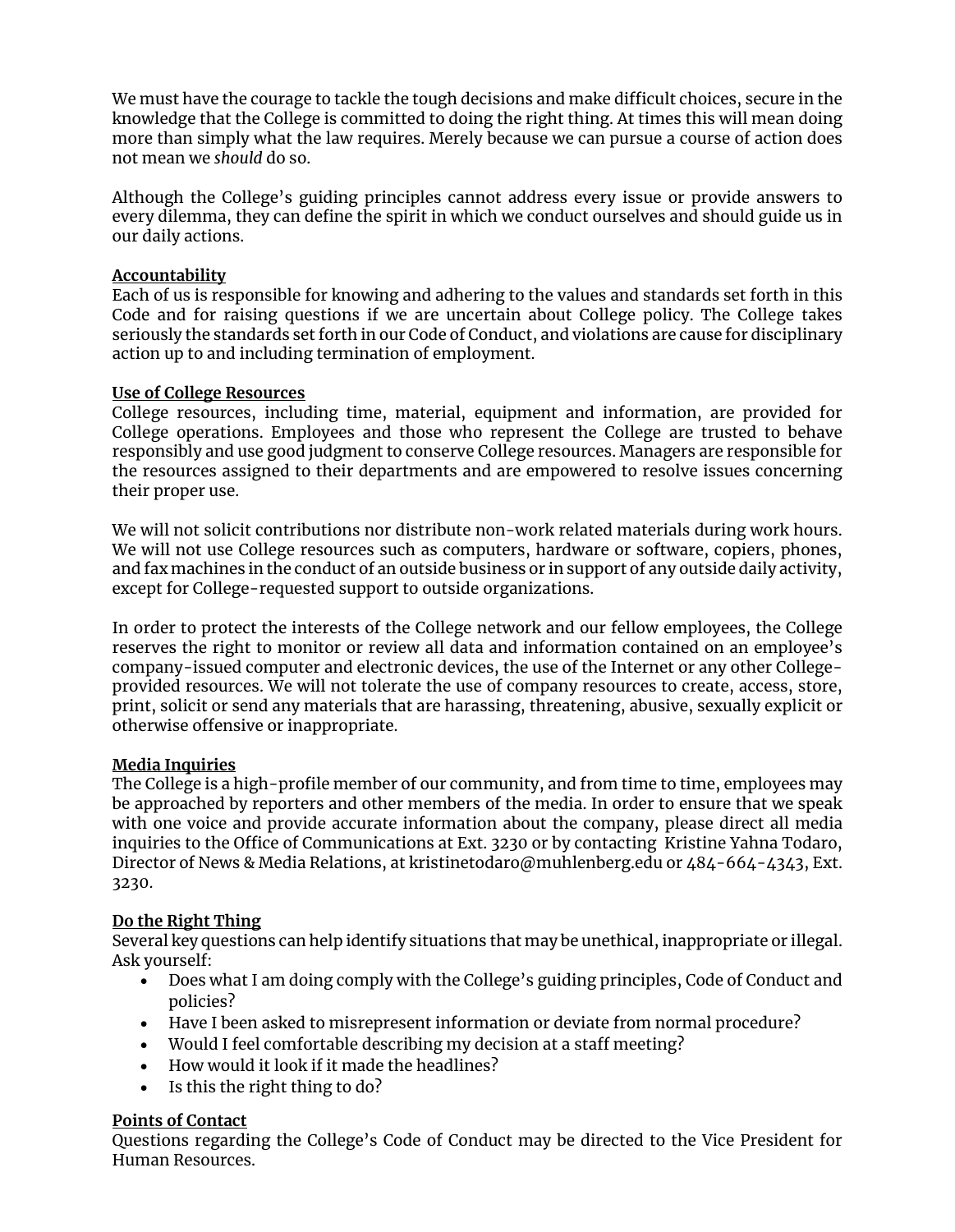# **4.1.1 Policy on Electronic Communication and Information Access**

The full Policy on Electronic Communication and Information Access approved in July 2000 and updated in November 2005 can be found [here.](https://www.muhlenberg.edu/offices/oit/about/policies_procedures/electronic.html) Violations of these policies should be reported to either the Provost, the Dean of Students, the Vice President of Human Resources, or the Director of Campus Safety and Security.

## **4.1.2 Communication of Medical Conditions**

Information regarding an employee's medical condition is confidential and should not be shared within your department, with other members of the College community, or with individuals outside of the College community unless the employee providing the information has requested or given express permission for you to share it with others. In instances when it is necessary to inform others of an employee's absence from his/her job, the appropriate information to communicate is the fact that the employee is on a medical leave of absence and the expected duration of the leave. Unauthorized release, by phone, email or other method of communication, of an employee's confidential health information may result in disciplinary action. Please see [Summary](https://www.muhlenberg.edu/media/contentassets/pdf/about/hr/Summary%20of%20Privacy%20Practices.pdf) & [Notice o](https://www.muhlenberg.edu/media/contentassets/pdf/about/hr/NOTICE%20OF%20PRIVACY%20PRACTICES%20.pdf)f Privacy Practices.

## **4.2 Problem Resolution and Complaint Procedures**

Any employee who believes that his or her rights have been violated under Muhlenberg College announced rules, regulations and policies approved by the President and/or the Board of Trustees may follow the procedures as outlined in the [Problem Resolution and Complaint Procedures for](https://www.muhlenberg.edu/media/contentassets/pdf/about/hr/Problem%20Resolution%20NonFaculty.pdf)  [Non-Faculty Personnel.](https://www.muhlenberg.edu/media/contentassets/pdf/about/hr/Problem%20Resolution%20NonFaculty.pdf) Guidance regarding employee rights can be found in the Human Resources Office.

## **4.3 Policy Statement on Discriminatory Harassment**

It is the policy of Muhlenberg College to provide an environment free from any form of sexual or discriminatory harassment. This policy applies to all College full and part-time employees, including management, staff, faculty, and support personnel and to all College students, contractors and consultants. All who work at the College are responsible for ensuring that the work and academic environment is free from discriminatory practices, including sexual harassment.

Specifically, the College expressly prohibits any form of unlawful harassment of its employees or students based on age, color, disability, gender, gender identity, national or ethnic origin, race, religion, sexual orientation, veteran status or any other basis protected by applicable federal, state or local laws. Sexual and other forms of discriminatory harassment are unacceptable conduct, whether on the College's premises or in other College related activities and settings, and will not be tolerated by the College. Discriminatory harassment in the workplace is also prohibited by law. Clic[k here f](https://www.muhlenberg.edu/media/contentassets/pdf/about/hr/Discriminatory%20Harassment%20Policy%202019-09-27.pdf)or the complete policy.

## **4.4 Americans With Disabilities Act**

The College does not discriminate against qualified individuals with disabilities in regard to any employment practices, terms, conditions or privileges of employment. This includes:

| application         |  |
|---------------------|--|
| assignments         |  |
| benefits            |  |
| compensation        |  |
| disciplinary action |  |

evaluations **promotion** hiring termination layoff/recall testing leave training medical examinations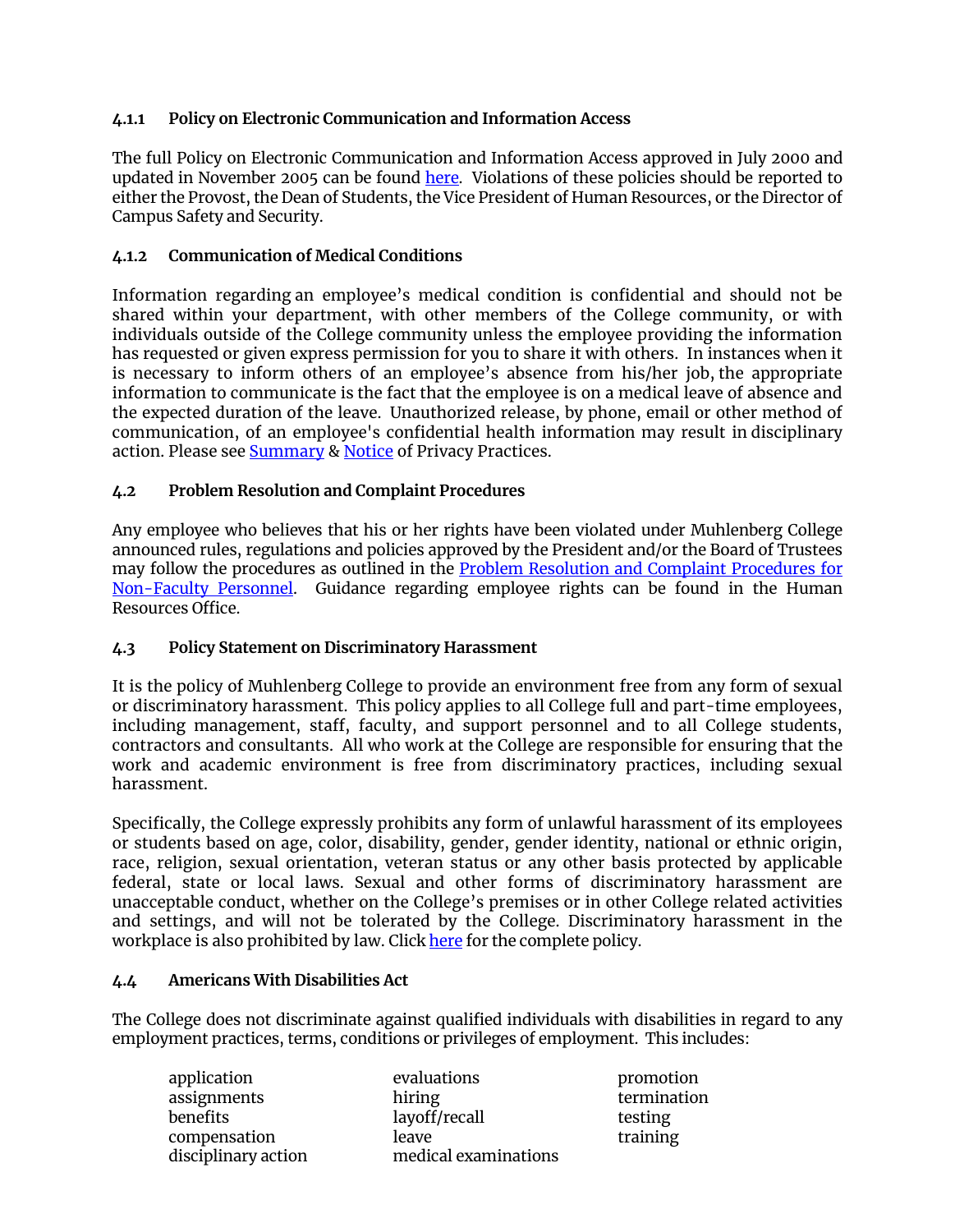The College will provide reasonable accommodation to any qualified individual with a disability under the provisions of the Americans With Disabilities Act. Any employee or applicant who believes they have been denied equal opportunity based upon their status as a qualified individual with a disability should immediately report this to the Vice President of Human Resources, third floor of the Haas College Center.

# **4.5 Hazardous Materials Policy**

The College, in its efforts to comply with federal, state, and local legislation, requires the cooperation of professional staff in the storage, use, and disposal of hazardous materials and in maintaining laboratory safety. Material safety data sheets (MSDS) are available for review and employee and student "right to know" policies and procedures are in effect. The Director of Campus Safety and Security has oversight responsibility for this program and is assisted by the Chemical Hygiene Officer and designated faculty and/or staff.

## **4.6 Alcoholic Beverages Policy**

The Alcoholic Beverages Policy concerning on-campus events involving faculty/ and staff, approved on March 15, 1991, is located in the Appendix. The appropriate Vice Presidents or Deans oversee the application of these policies as they pertain to personnel in their units.

# **4.7 Attendance at College ceremonies.**

All full-time managers and exempt staff are invited to participate in the college ceremonies scheduled throughout the academic year, particularly the Opening Convocation, the Honors Convocation, the Baccalaureate Service, and Commencement. Academic regalia, as needed for these occasions, may be rented through the Muhlenberg bookstore.

## **4.8 Work Load and Schedule**

The normal work week for a member of management and exempt staff is 40 hours consisting of five eight-hour days. However, due to the nature of an employee's responsibilities, it is not possible to define a work week, and hours will vary in accordance with business needs. The 40-hour work week should be considered the minimum standard.

## **4.9 Absences**

In case of absence due to illness, College business or other matters including vacation periods, employees are required to report their absence, ahead of time when possible, to their supervisor and in Workday. Regarding extended absences, see section 5.6, Leaves of Absence.

## **4.9.1 Emergency College Closings**

As a general policy, the College will remain open and fully operational during snow storms and other emergencies. Any need for closure of offices will be determined by the President according to College policy.

Individual office closings require the approval of the President. Management personnel should be prepared to continue office business whenever support staff employees may have been excused from responsibilities.

Please click here for the complete [Inclement Weather](https://www.muhlenberg.edu/offices/hr/weather.html) policy.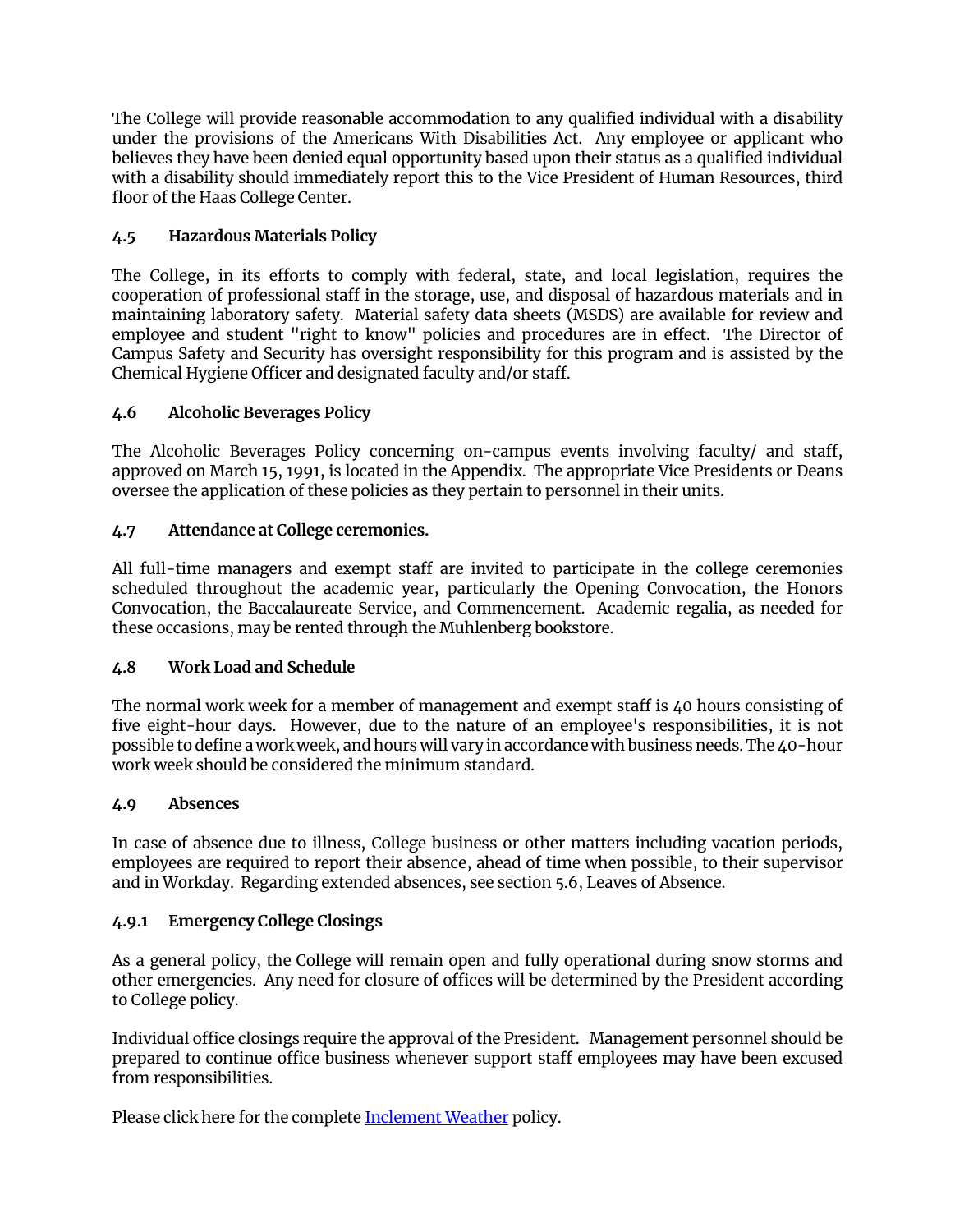# **4.10 Supplemental Employment**

The College expects that obligations to the College will assume priority in the manager and exempt staff employee's professional life. Acceptance of part-time employment elsewhere must be consonant with these obligations. Any part-time employment requiring a substantial time commitment is subject to the review and approval of the appropriate supervisor and must be consistent with the Code of Ethics and Business Conduct (Section 4.1).

## **5. SALARIES AND BENEFITS**

The Human Resources Office is responsible for disseminating information on all benefits and for managing benefit enrollments. While it is expected that the benefit program will be continued, Muhlenberg College reserves the right to interpret, modify or discontinue part or all of the program at any time. Employees will be notified of such changes as they occur.

# **5.1 Calendar**

Appointments on a continuing basis normally become effective the first of the month. Details of the appointment letter will further specify full-time or part-time status of the position.

**Prior Service Credit**: It is the policy of Muhlenberg College to allow credit for previous full-time service to the College if an employee is rehired after a break of six months or less.

# **5.2 Salary Payments**

# **5.2.1 Full-time Employees**

Salary payments are made in 12 monthly installments on the 20th of each month. If the 20th falls on a Saturday, this pay will be received on the 19th. If the 20th falls on a Sunday, this pay will be received on the 21st. Checks may be picked up at the Controller's office on payday. Checks not called for one hour before the offices close for the day will be mailed to the home address. Direct deposit is available and required for all new employees. Funds via direct deposit will be immediately available on payday.

## **5.2.2 Part-time or Temporary Employees**

Salary payments will be paid monthly during the actual period of employment. Should a person be appointed to management responsibility with arrangements having been made on an hourly basis, pay will be received on a bi-weekly basis based on time sheets presented to the Human Resources Office.

## **5.3 Salary Deductions**

New employees of the College must complete a W-4, "Employee's Withholding Exemption Certificate", in the Human Resources Office. A new W-4 certificate may be filed at any time. Withholding is required from salary payments for Federal income Tax, Social Security, state income tax, and an annual \$10.00 City of Allentown Occupational Privilege Tax. The latter is levied regardless of one's place of residence and is deducted from the first check of the new year, or from the first salary payment if employment begins after the first of the year.

Voluntary deductions may be made for an employee's share of group health insurance premiums on either a pre-tax or post-tax basis. Also, voluntary deductions may be made for pledged contributions to United Way, or the College's Development programs, etc. Salary reduction contributions for pre-tax supplemental contributions to the TIAA retirement program may be arranged in the Human Resources Office (see section 5.8.1).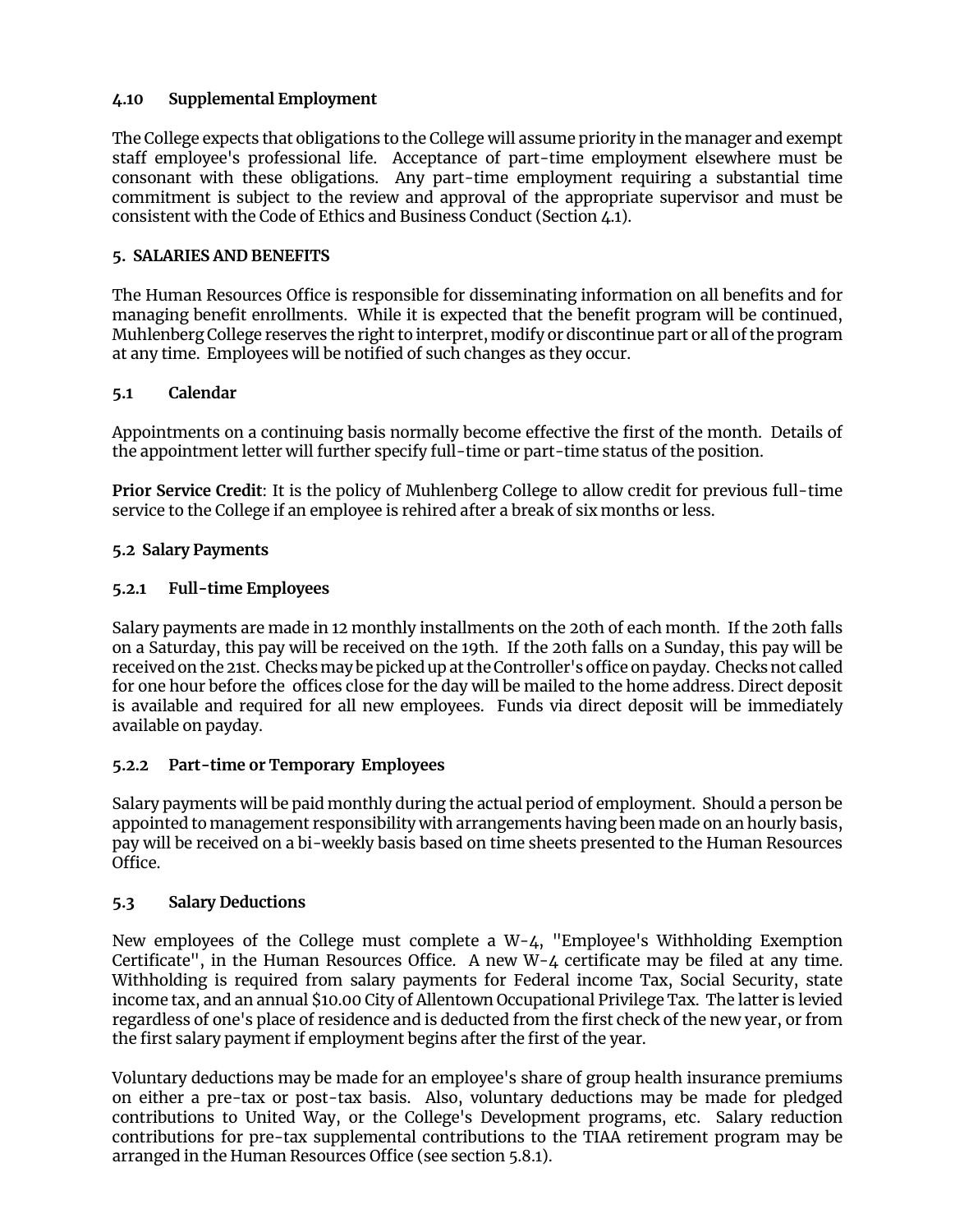# **5.4 Vacation**

Full-time managers and exempt staff earn vacation at the rate of 1.84 days of vacation per month of employment to a maximum of 22 days of vacation each year. Full-time managers and exempt staff on 9, 10 or 11-month assignments are eligible for vacation on a pro-rated schedule based on their annual assignment.

Part-time managers and exempt staff in positions budgeted for a minimum of 850 hours per year are eligible to pro-rated vacation time. (Paid vacation hours are part of the total number of budgeted hours.) Contact the Human Resources Office for details.

The vacation accumulations and use year runs from September of one year through August of the next year. Employees are expected to plan for adequate vacation periods and encouraged to use their vacation time in the year in which it is earned. Vacation time is requested through Workday and approved time off is deducted from vacation balances. A maximum of five days (pro-rated for those who are not full time, year-round) may be carried forward. Vacation time in excess of this approved carryover maximum is forfeited on September 1.

# **Vacation Payout Eligibility**:

- **Resignation**: Staff resigning from the College who provide at least two weeks' notice of their resignation will be eligible to receive a payout of accrued, unused vacation, in the first available paycheck following their final day of employment.
- **Involuntary Layoff**: Staff whose employment terminates due to an involuntary layoff through no fault of their own (for example, position elimination due to budget constraints or reorganization) will be eligible to receive a payout of accrued, unused vacation, in the first available paycheck following their final day of employment.
- **Involuntary Termination**: Staff whose employment is terminated for violation of College policies or procedures are not eligible to receive a payout of accrued, unused vacation.

**Temporary Expansion of Vacation Carry-over Benefits, Effective May 7, 2020:** The maximum amount of vacation that may accrue in your vacation bank to carry over into the next year will increase by an additional 10 days. Accrued but unused vacation in excess of this maximum will be forfeited. This is a temporary change in policy due to COVID- 19. Absent further updates, this vacation policy will revert back to its prior form and expire on August 31, 2021. As always, requests for vacation leave require your manager's pre-approval.

## **5.5 Holidays**

Offices are closed in observance of the following holidays: Good Friday, Memorial Day, Independence Day; two days for Thanksgiving; Christmas Day, New Years Day, and three other days during the Christmas/New Year's Break. Special arrangements are made to provide limited office coverage on Martin Luther King Jr. Day, Labor Day, and Easter Monday. Full-time, yearround employees are paid for a total of 12 holidays.

Offices listed below are expected to provide services as indicated. President's Staff members, in consultation with supervisory personnel in each of their units, will designate those managers and staff associates who will provide coverage.

| OFFICE.                     | <b>LABOR</b> | <b>MARTIN LUTHER</b> | <b>EASTER</b> |
|-----------------------------|--------------|----------------------|---------------|
|                             | <b>DAY</b>   | KING, JR. DAY        | <b>MONDAY</b> |
| <b>Academic Departments</b> | <b>OPEN</b>  | OPEN                 | <b>CLOSED</b> |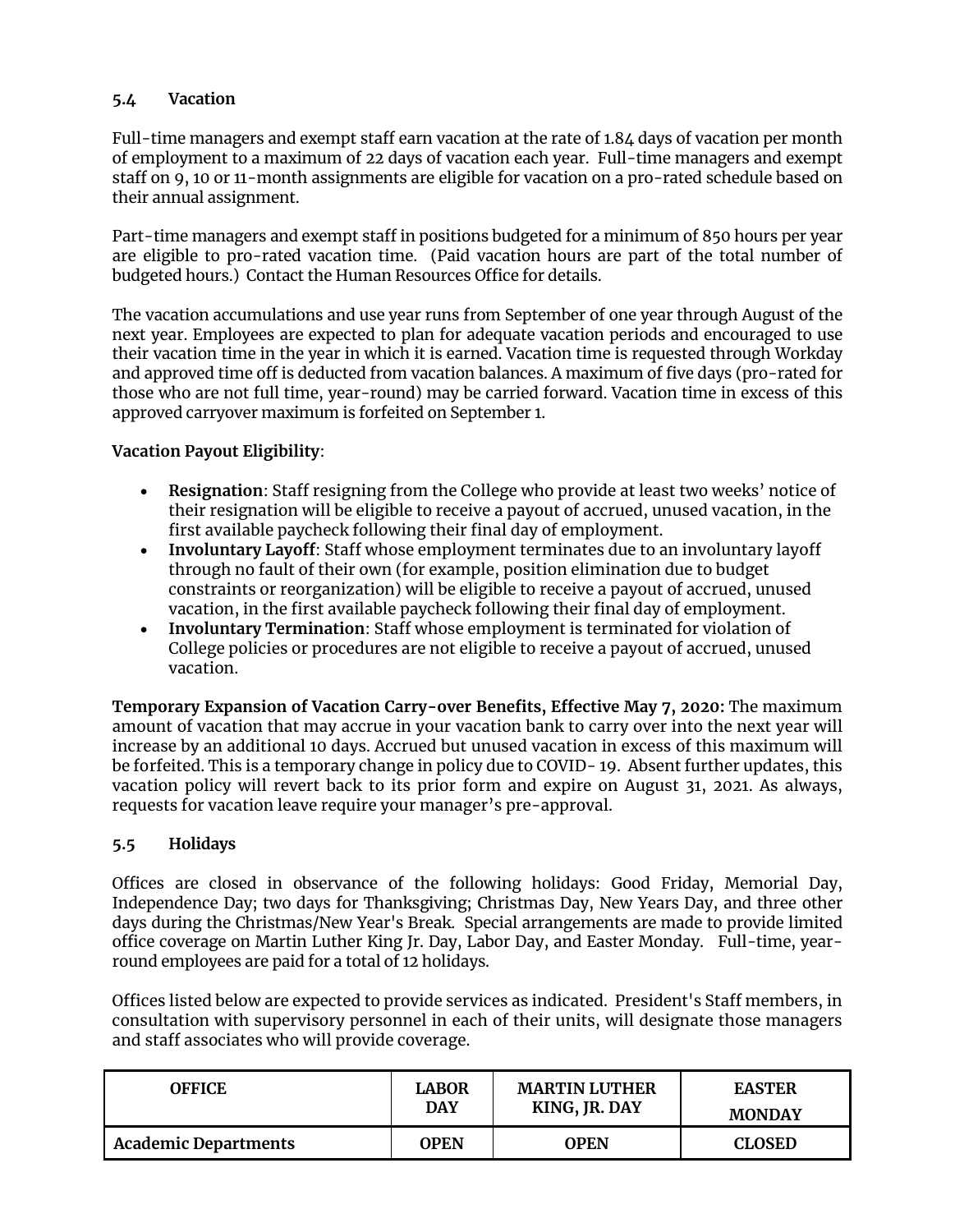| <b>Academic Resource Center</b>         | <b>OPEN</b>                          | <b>OPEN</b>   | <b>CLOSED</b>   |  |
|-----------------------------------------|--------------------------------------|---------------|-----------------|--|
| <b>Admission</b>                        | <b>CLOSED</b>                        | <b>OPEN</b>   | <b>OPEN</b>     |  |
| <b>Art Gallery</b>                      | CLOSED EVERY SUNDAY, MONDAY, TUESDAY |               |                 |  |
| <b>Bookstore</b>                        | <b>OPEN</b>                          | <b>OPEN</b>   | <b>CLOSED</b>   |  |
| <b>Campus Safety</b>                    | <b>OPEN</b>                          | <b>OPEN</b>   | <b>OPEN</b>     |  |
| <b>Career Center</b>                    | <b>OPEN</b>                          | <b>OPEN</b>   | <b>CLOSED</b>   |  |
| Controller                              | <b>OPEN</b>                          | <b>OPEN</b>   | <b>OPEN</b>     |  |
| <b>Copy Center</b>                      | <b>OPEN</b>                          | <b>OPEN</b>   | <b>CLOSED</b>   |  |
| <b>Counseling Services</b>              | <b>OPEN</b>                          | <b>OPEN</b>   | <b>CLOSED</b>   |  |
| <b>Dean of Students</b>                 | <b>OPEN</b>                          | <b>OPEN</b>   | <b>OPEN</b>     |  |
| <b>Development Offices</b>              | <b>CLOSED</b>                        | <b>CLOSED</b> | <b>OPEN</b>     |  |
| <b>Financial Aid</b>                    | <b>OPEN</b>                          | <b>OPEN</b>   | <b>OPEN</b>     |  |
| <b>Human Resources</b>                  | <b>CLOSED</b>                        | <b>OPEN</b>   | <b>CLOSED</b>   |  |
| <b>Life Sports Center</b>               | <b>OPEN</b>                          | <b>OPEN</b>   | <b>OPEN</b>     |  |
| <b>Mail Room</b>                        | <b>OPEN</b>                          | <b>OPEN</b>   | <b>OPEN</b>     |  |
| <b>Media Services</b>                   | <b>OPEN</b>                          | <b>OPEN</b>   | <b>OPEN</b>     |  |
| <b>Office of Information Technology</b> | <b>OPEN</b>                          | <b>OPEN</b>   | <b>OPEN</b>     |  |
| <b>Plant Operations</b>                 | <b>OPEN</b>                          | <b>OPEN</b>   | <b>CLOSED</b>   |  |
| President's Office                      | <b>CLOSED</b>                        | <b>OPEN</b>   | <b>OPEN</b>     |  |
| <b>Provost's Office</b>                 | <b>OPEN</b>                          | <b>OPEN</b>   | <b>CLOSED</b>   |  |
| <b>Public Relations</b>                 | <b>CLOSED</b>                        | <b>OPEN</b>   | <b>CLOSED</b>   |  |
| Purchasing                              | <b>CLOSED</b>                        | <b>CLOSED</b> | <b>OPEN</b>     |  |
| Registrar                               | <b>OPEN</b>                          | <b>OPEN</b>   | <b>OPEN</b>     |  |
| <b>Residential Services</b>             | <b>OPEN</b>                          | <b>OPEN</b>   | <b>OPEN</b>     |  |
| <b>School of Continuing Studies</b>     | <b>OPEN</b>                          | <b>OPEN</b>   | CLOSED*         |  |
| <b>School of Graduate Studies</b>       | <b>OPEN</b>                          | <b>OPEN</b>   | CLOSED*         |  |
| <b>Seegers Union</b>                    | <b>OPEN</b>                          | <b>OPEN</b>   | <b>OPEN</b>     |  |
| <b>Student Health Services</b>          | <b>OPEN</b>                          | <b>OPEN</b>   | <b>CLOSED</b>   |  |
| <b>Treasurer</b>                        | <b>CLOSED</b>                        | <b>CLOSED</b> | <b>OPEN</b>     |  |
| <b>Trexler Library</b>                  | <b>OPEN</b>                          | <b>OPEN</b>   | OPEN 6 PM -1 AM |  |

\**Open if classes are being held.* 

# **5.6 Other Leave Categories**

Except for leave under the Family and Medical Leave Act of 1993, (5 USCA 6381 et seq.), unpaid leaves of absence shall be granted at the discretion of the President upon recommendation of the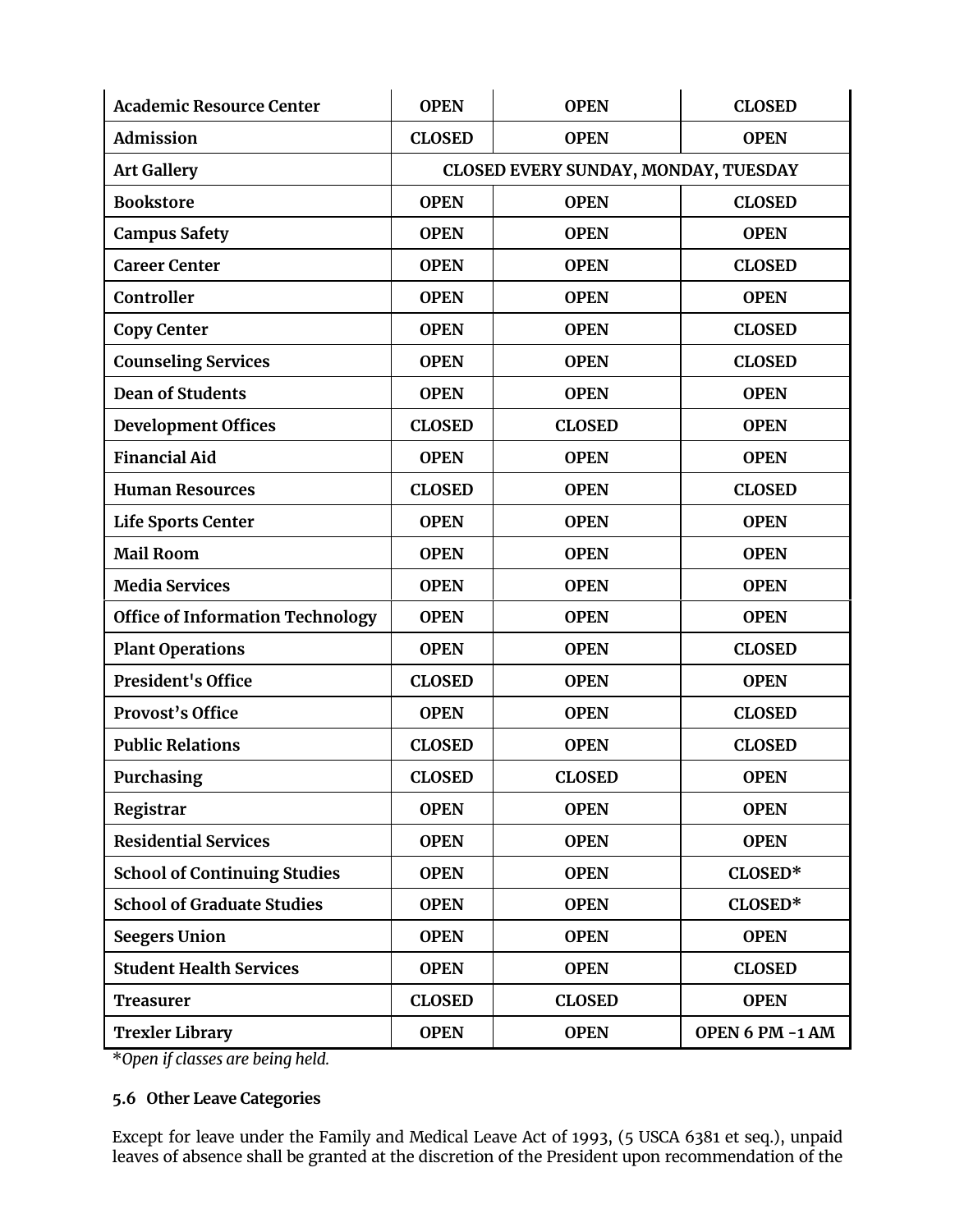President's Senior Staff and upon written application by the individual. Normally, leaves of absence shall be without salary.

During an unpaid leave of absence, benefit coverage terminates and may be continued through COBRA continuation.

Leave of Absence request forms are available in the Human Resources Office.

## **5.6.1 Sick Leave**

You accumulate sick leave credit at the rate of ten days per year. You may accumulate a maximum of 20 sick day credits. Accumulations over 20 days worth of sick time will automatically roll over into the short-term disability bank, up to a maximum of 5 days. All sick time must be recorded in Workday.

Part-time employees working at least 850 hours per year accumulate credit at the rate of ten Average Work Days per year. No sick leave accumulation is available to employees working less than 850 hours per year.

You accumulate short-term disability leave credits at the rate of 5 days each year if you are working at least 1,248 hours per year.

Unless otherwise provided, sick leave credit hours continue to accrue during paid absences, while on military leave of absence, and for the first six months of periods of absence while you are receiving income from Workers Compensation insurance. Sick leave is not accrued in any month when you are off pay status except as described above.

No payments will be made for accumulated sick or short-term disability leave at retirement or separation from service.

**Temporary Expansion of Sick-Leave Benefits, Effective March 12, 2020:** Employees who need to stay home to care for a family member due to COVID-19 concerns or reasons such as school/daycare closings, and are unable to work remotely, may use time from their sick leave bank. If sick leave has been exhausted, you may request an advancement of up to 10 additional days by contacting Human Resources. Absences for those not eligible for paid sick leave will be addressed on a case-by-case basis.

## **5.6.2 Disability**

Disability occurs when illness or injury, not compensable under Workers' Compensation, prevents the employee from continuing to work for greater than five days. The Human Resources Office administers the disability program of the College.

Occasional daily absences of managers and exempt staff, due to illness or injury, are paid based on time available in the sick leave bank (see section 5.6.1).

The complete Disability Pay Policy may be found [here.](https://www.muhlenberg.edu/media/contentassets/pdf/about/hr/Disability%20Pay%20Policy.pdf)

## **5.6.2.1 Short-Term Disability**

Payment under the Short-Term Disability policy is based on the time available in the individual's short-term disability leave bank. When the short-term disability leave bank has been exhausted, payment is 60% of the individual's current salary base to a maximum of \$4,000 per month. All Short-term disabilities for the Employee's own Serious Health Condition are also considered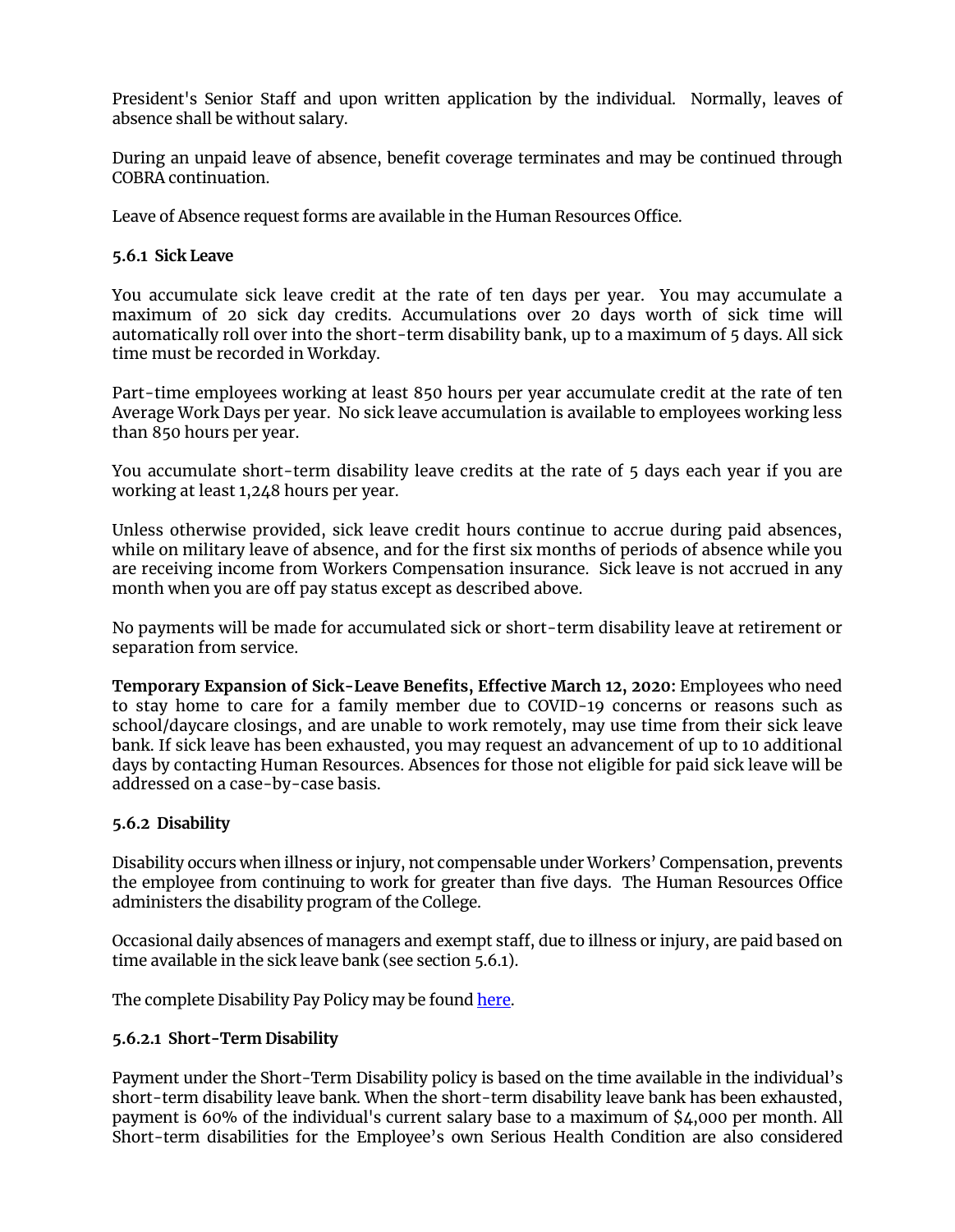Family and Medical Leaves of Absence (see Appendix C) by the College (shorter absences, including intermittent use of FMLA time, may also be counted as use of FMLA entitlement).

This program is administered by the Human Resources Office which will secure verification of disability from the employee's personal physician. Confirmation of the disability by a physician of the College's choice may be required by the College.

Other benefits (health insurance, life insurance, retirement contributions, etc.) will remain in force during a short-term disability absence as if the employee were in active service. Employee contributions to benefit plans, where applicable, will also continue during any paid short-term disability as if the employee were in active service.

The College will discontinue payment of salary under the Short-Term Disability policy when eligibility to the Long-Term Disability policy begins (six months from the onset of disability). See Section 5.6.2.3 for details of the Long Term Disability plan.

The employee may continue to participate in appropriate benefit programs through COBRA continuation at his or her own expense should an unpaid leave of absence (including child care) be granted following a paid short-term disability absence, or whenever a short-term disability absence extends into a long-term disability (see section 5.6.2.3).

## **5.6.2.2 Maternity/Paternity Leaves**

Maternity and paternity leaves are granted in accordance with the Family and Medical Leave Act of 1993 and with the College's short term disability policy and [Parental Leave](https://www.muhlenberg.edu/media/contentassets/pdf/about/hr/Paid%20Parental%20Leave%20Plan%20July%202019.pdf) policy. The disability period for a maternity leave is determined by the attending physician's certification and is often six weeks following the date of delivery. Also see Section 5.6.3 for information regarding Family and Child Care Leaves and Paid Parental Leave.

## **5.6.2.3 Long-Term Disability**

Long-term disability refers to a disability absence extending beyond six months.

After one year of employment at the College, persons who are employed at least 24 hours weekly or 1248 hours per year are covered by long-term disability insurance. The College pays the entire premium for this insurance.

Benefits begin on the first of the month following six consecutive months of certified disability and continue during such disability. Certain age restrictions apply.

A monthly income benefit, an annuity premium benefit equal to the amount being paid to a TIAA-CREF retirement plan at the time of disability, and payment of premiums for continuation of existing group life insurance coverage is included for eligible employees.

## **5.6.3 Child and Family Care Leave, Paid Parental Leave**

Family and Child Care Leaves are granted in accordance with the Family and Medical Leave Act of 1993 (see Appendix C). Family and Child Care Leaves may be requested by an employee of either sex. Four weeks (pro-rated for work schedules that are not full-time, year-round) may be requested following the birth or adoption of a child, to be paid during the otherwise unpaid portion of an approved FMLA leave.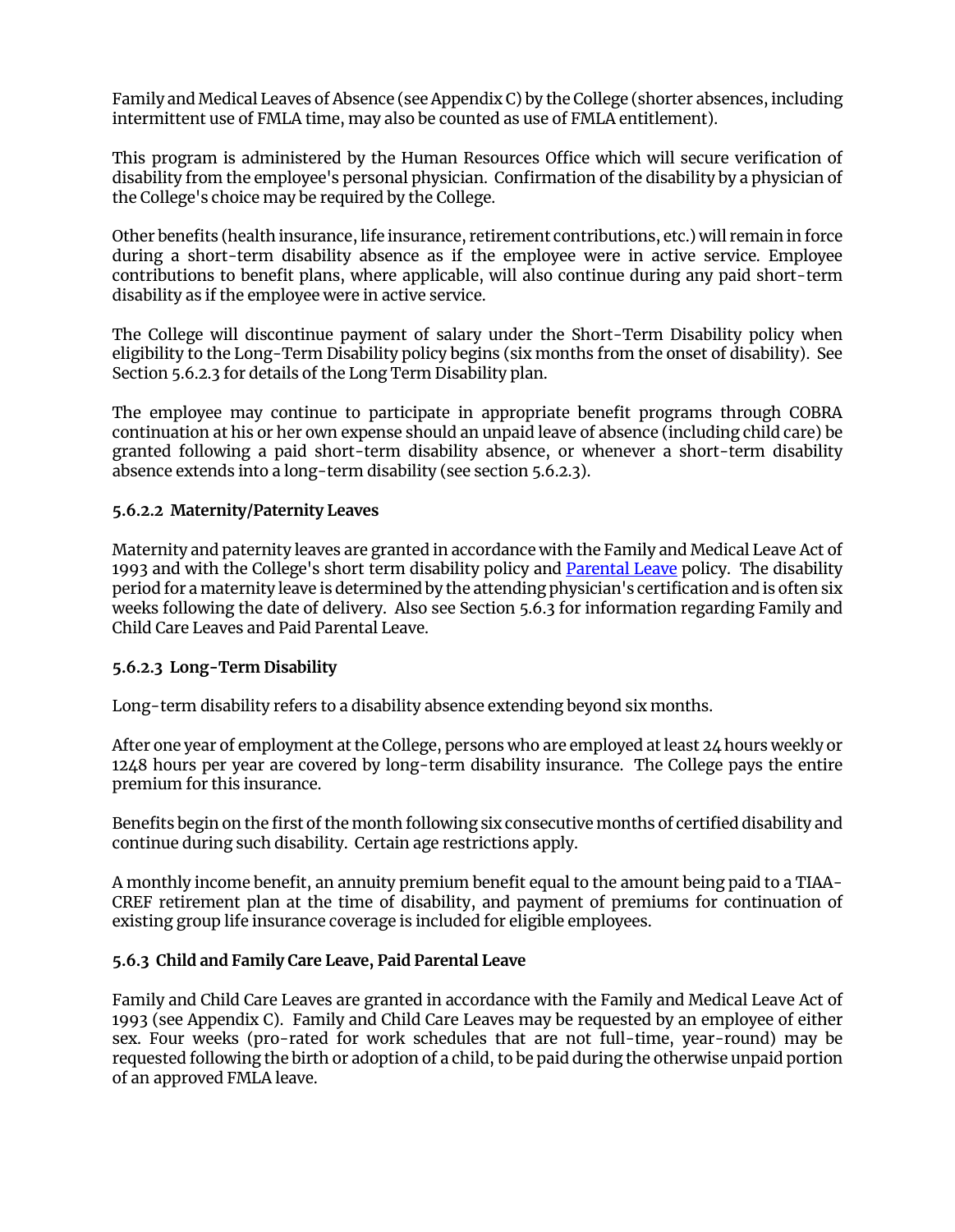# **5.6.4 Family and Medical Leave**

The Family and Medical Leave Act of 1993 requires covered employers to provide up to 12 weeks of unpaid, job-protected leave to eligible employees for certain family and medical reasons, or up to 26 weeks of military caregiver leave to care for a covered service member with a serious injury or illness. Muhlenberg College employees are eligible if they have been employed with the College for at least one year at a minimum of 1,250 hours and are budged for at least 1,250 hours a year on an ongoing basis. The full FMLA policy can be found [here.](https://www.muhlenberg.edu/media/contentassets/pdf/about/hr/Paid%20Parental%20Leave%20Plan%20July%202019.pdf)

# **5.6.5 Bereavement Leave**

When a death occurs in your family, you may receive time off with pay within the limits stated below. Such time is not charged against any other accrual and is considered bereavement leave.

| Death of spouse, child or parent                                         | $4$ days |
|--------------------------------------------------------------------------|----------|
| Death of brother or sister                                               | 3 days   |
| Death of an aunt, uncle, grandparent or grandchild                       | 2 days   |
| Death of father-, mother-, brother-, sister-, son-, daughter- or   1 day |          |
| grandparent-in-law                                                       |          |

# **5.6.6 Military Leave of Absence**

Requests for a military leave of absence are granted in accordance with the rights and obligations afforded under the Uniformed Services Employment and Reemployment Rights Act (USERRA). Employees who return to work following military service are granted full reinstatement rights at no loss of seniority or benefits. Employees must return to work (if service was for less than 31 days) or apply for reemployment (if service was for more than 31 days). Click [here](https://www.muhlenberg.edu/media/contentassets/pdf/about/hr/Muhlenberg%20College%20Military%20Leave%20Policy.pdf) for USERRA policy information.

## **5.7 Social Security Payments**

The College matches each employee's contribution to Social Security. The Social Security contribution by the employee is paid through payroll deduction.

## **5.8 TIAA Retirement Plan**

All regular full-time employees working at least 1,000 hours per year shall be enrolled in the Teachers Insurance and Annuity Association (TIAA) retirement program on the first day of the month following the completion of two consecutive years of full-time service. This preliminary service period is waived for any new employee who, at the time of employment at Muhlenberg, has a fully vested annuity contract that is in force and to which the previous employer is contributing.

Under the College retirement plan, the College makes contributions to individual TIAA retirement annuity contracts for each eligible employee. No employee contribution is required, however, employee participation to the Supplemental Retirement Plan (SRA) is highly encouraged (see Section 5.8.1 below). Employees receive information from the Human Resources Office regarding the annuity contract applications they must complete when they become eligible to participate. Descriptive materials on the retirement program may be secured from the Human Resources Office.

**Temporary Retirement Plan Change, Effective September 1, 2020:** The College's retirement contribution will decrease from 10% to 4% in response to the economic impact of COVID-19. We hope to restore the 10% contribution in the next academic year.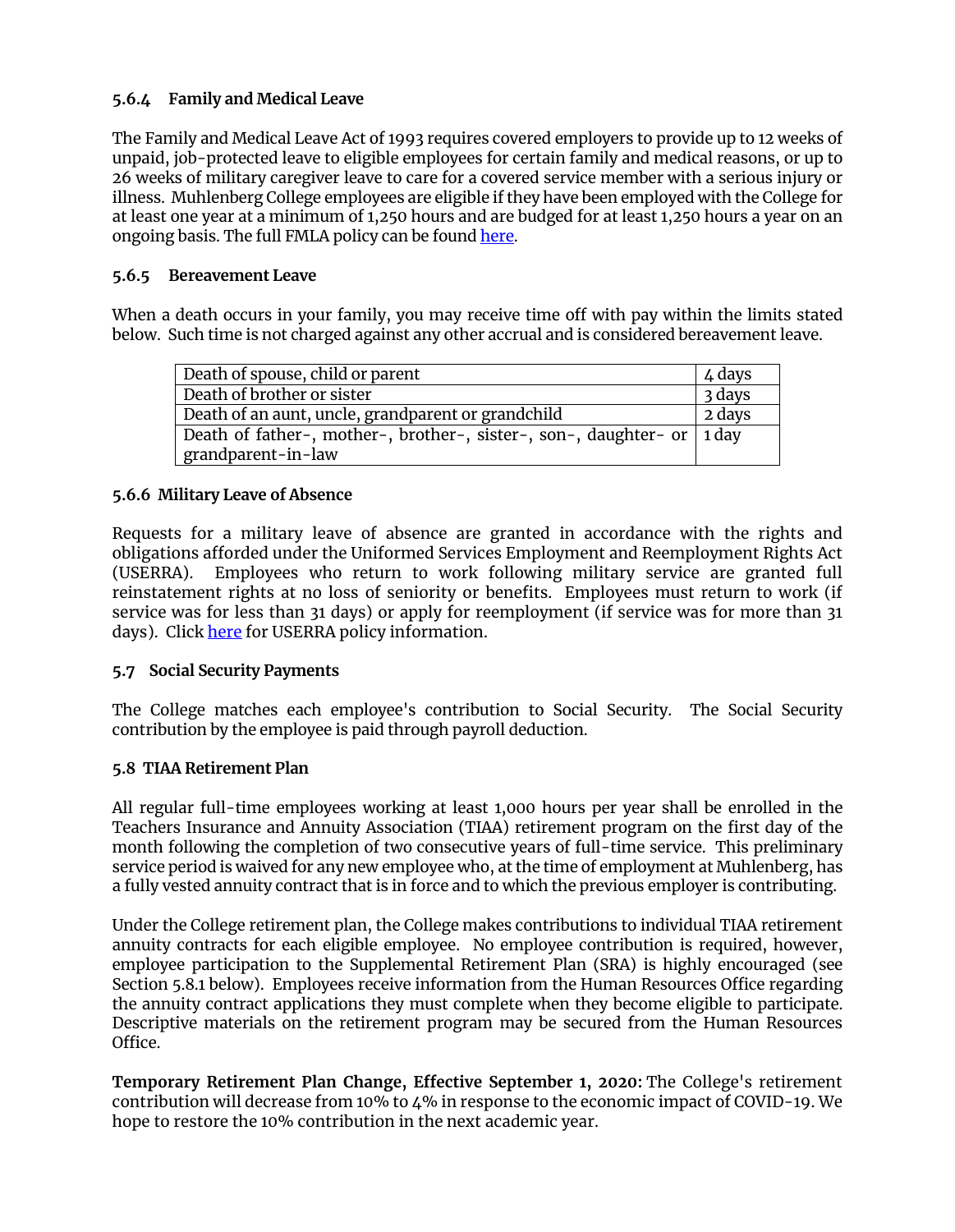# **5.8.1 TIAA Supplemental Retirement Annuity Program**

In accord with section 403b of the Internal Revenue code, employees may, from the time of employment, contribute to their retirement through voluntary payroll deductions, by making such elections through Workday. Employees may contribute dollar amounts of their choosing, not to exceeed annual limits set by the IRS.

## **5.9 Group Life Insurance Plan**

All full-time employees who work at least 24 hours per week or 1,248 hours per year are enrolled in the group life insurance program on the first day of the month following 12 months of employment. Muhlenberg College pays the entire premium for this insurance. Coverage amounts are based upon the employee's current salary and age, up to a maximum of \$75,000.

## **5.10 Group Health Insurance**

Employees who work full-time may choose to enroll themselves and/or eligible dependents in the health insurance plan offered by the College. The program is voluntary with the College paying approximately 80% of premium costs for the selected plan and the employee paying the balance through payroll deduction.

Employees who do not need health insurance sign a waiver indicating they have coverage through another plan.

Enrollment in health insurance must occur within 30 days of employment. After that, an open enrollment period is held each year, with changes and new enrollments taking effect January first, the College's anniversary date with each carrier. Benefit coverage at College expense will continue through the last day of employment with the College.

More information is available in the Human Resources Office.

## **5.11 Dental Insurance**

Dental insurance is available to all full time employees and their dependents. The plan provides coverage for preventive care and simple restorations (fillings) for adults and children. The plan also provides access to discounts on periodontal, endodontic and orthodontic services. The full cost is paid by the employee through payroll deduction.

Initial enrollment is available for 30 days after employment. After that, an open enrollment period is held each year with enrollments taking effect January 1.

## **5.12 Workers' Compensation**

All employees of the College are covered by Workers' Compensation, which pays for covered medical expenses incurred from accidents or illnesses that are job related. Any accident at the place of work must be reported promptly to the Department of Campus Safety, the Human Resources Office and the employee's supervisor. An employee's failure to submit accident reports promptly may result in denial of a claim to benefits or delay in the payment of benefits. FMLA will run concurrent with any work-related injury.

The College uses a panel of physicians and other health care providers for all work related injuries. Employees must select a physician or other health care provider from the panel for treatment. In order to have medical treatment paid by the College's insurer, the employee must continue to visit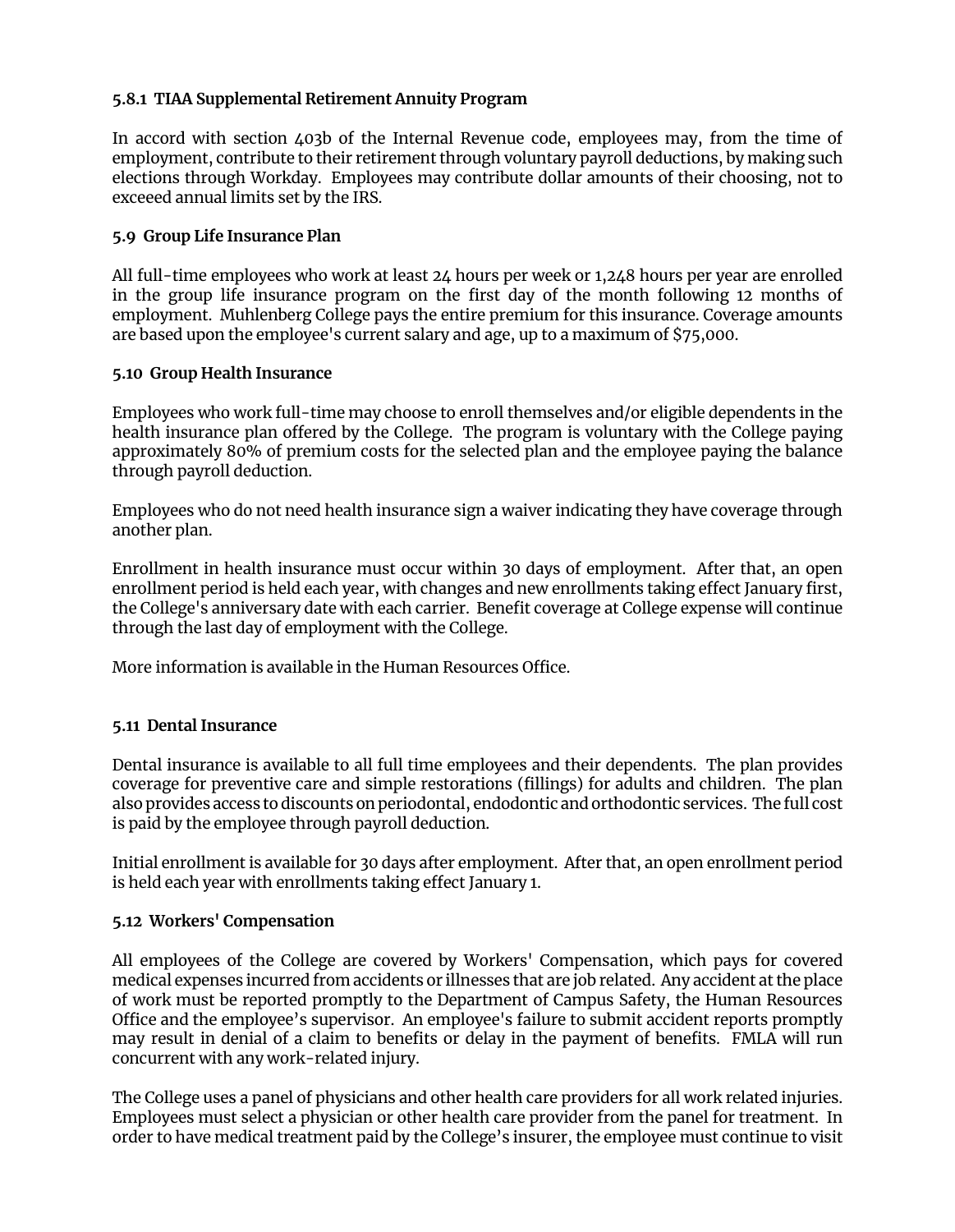the physician or other health care provider for 90 days, if treatment is needed, from the date of the first visit.

# **5.13 College Tuition Support**

Tuition scholarship programs are intended to provide the means for the dependent children of eligible employees to attain an undergraduate college education. These programs also provide employees of the College and their spouses the opportunity for self-improvement. All support is limited to undergraduate courses. Employees and their families may apply following the same application and consideration process as all applicants. Employment does not guarantee acceptance. Some fees may apply. Details of the scholarship programs and eligibility criteria can be foun[d here.](https://www.muhlenberg.edu/offices/hr/currentemployees/employeebenefits/#Tuition)

## **5.14 Travel Accident Insurance**

Effective upon employment, a "principal sum" indemnity for death or specified personal injuries while away from home on a business trip for the College is provided for all managers and exempt staff.

## **5.15 Relocation Allowance**

The College provides a relocation allowance for newly employed managers and exempt staff if they are coming to Allentown from out of town. The amount available is based on mileage according to a schedule established by the Treasurer of the College. Reimbursement of costs up to the maximum allowance is made on the basis of submitted expense receipts after the first day of employment.

## **5.16 Death Benefit**

If a full-time manager or exempt employee should die before retirement, the College provides a death benefit in addition to group life insurance. The amount of the benefit is based on length of service.

If the employee has been continuously employed for less than one year at the time of death, the amount is equal to two weeks of current salary and is in addition to what has been earned. If the employee has been employed for one to five years of continuous service, the amount is equal to one month of current salary. If the employee has been continuously employed for five or more years, the amount is to equal two months of current salary.

Payment is to be made to the surviving spouse of the employee or to the contingent beneficiary(ies) named on the College's group life insurance contract. Such payment is not considered to be taxable income either by the State of Pennsylvania or the Internal Revenue Service and no withholding shall take place on the entire amount.

## **5.17 Post-retirement Benefits**

With regard to the post-retirement benefit program, Muhlenberg College reserves the right to change, modify, or discontinue the program or eligibility requirements, and will provide appropriate notification in case of any such change.

## **5.17.1 Group Life Insurance**

Retirees hired prior to January 1, 2013, are covered for group life insurance as follows: \$5,000 (under age 65),  $$4,000$  (age 65 but <70 years of age),  $$3,000$  (age 70 and above).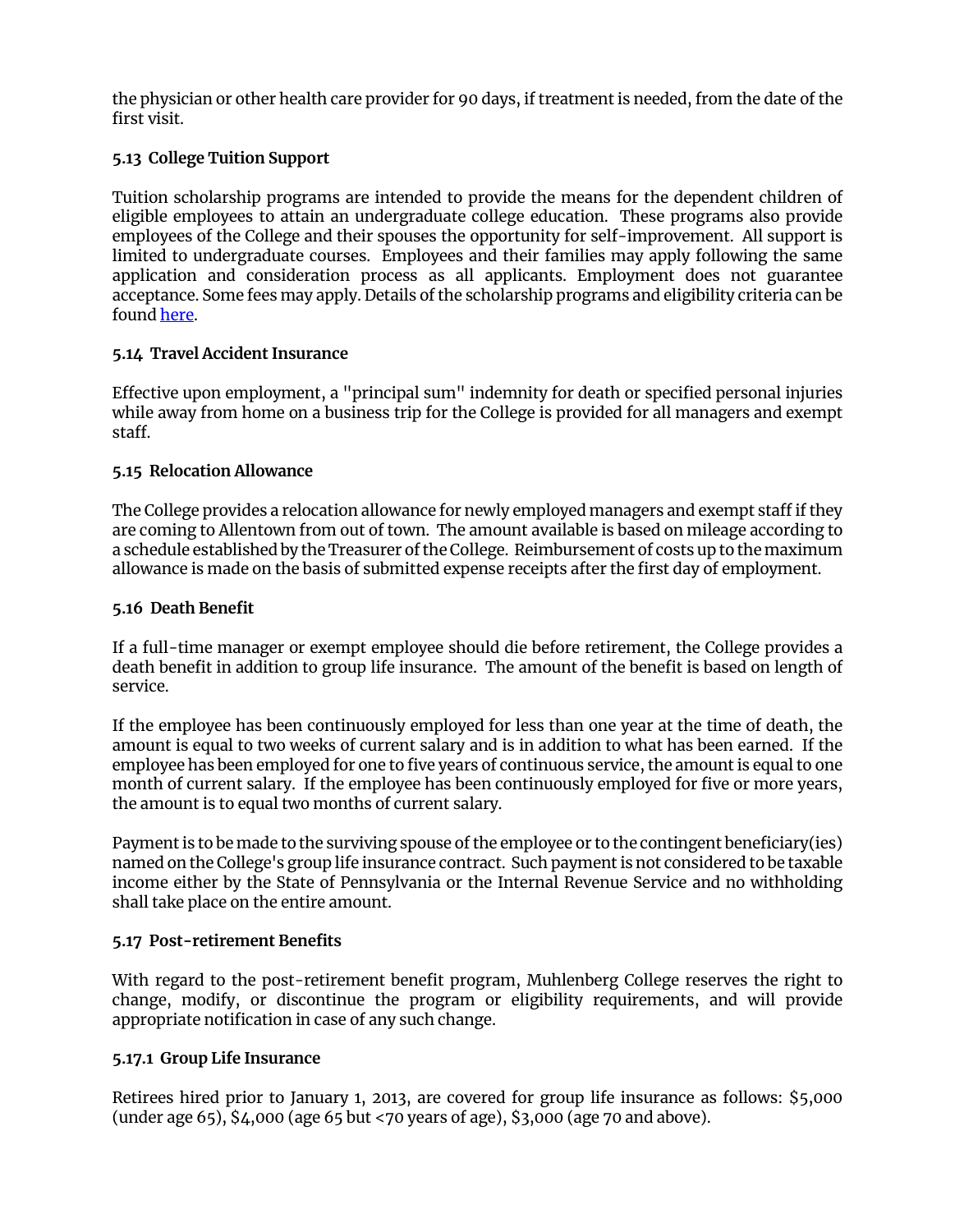# **5.17.2 Retiree Health Insurance Premium Reimbursement Plan**

The Retiree Health Insurance Reimbursement Plan applies to all full-time employees hired prior to July 1, 1995. Any such employee retiring at age 60 or older who has been employed by the College for at least ten years, and his or her spouse, will be eligible for the College's Retiree Health Insurance Premium Reimbursement Plan during their respective lifetimes. The College will reimburse health insurance premiums paid by the retiree/spouse to a set maximum dollar amount. At the request of the retiree/spouse, these payments will be made as frequently as quarterly. Reimbursement requests must be submitted in writing, with proof of premium payment provided. In no case will the reimbursement exceed the actual cost of the health insurance purchased by the retiree/spouse.

# **5.17.3 Tuition Scholarships for Dependents**

Retired employees retain the tuition scholarship benefit for dependents as indicated in section 5.13. Complete eligibility guidelines for tuition scholarship benefits are available from the Human Resources Office.

# **6. SUPPORT SERVICE RESOURCES**

# **6.1 Office of Information Technology**

All members of management and exempt staff have access to mainframe computing resources through either his or her department or through the Office of Information Technology. In addition, there are a number of microcomputers located in various offices, classrooms and laboratory facilities. Policies on Computer Access, Duplication of Copyrighted System, and Privacy of Data are available from the Office of Information Technology.

# **6.2 The College Library**

The Harry C. Trexler Library has an on-line catalog, collection development programs and a fulltime staff. The Library' s mission is to:

- 1. acquire, preserve and make available for use a collection of recorded knowledge supporting the Colleges' curricular goals;
- 2. teach students and assist faculty to find and use our Libraries' resources, and information resources elsewhere; and
- 3. foster and encourage learning and scholarship.

## **6.2.1 Circulation Privileges**

Employees may borrow library materials by charging them on their library cards at the circulation desk. Materials are circulated for an average of three weeks with renewal privileges if the material has not been recalled.

These privileges are also extended to one individual who resides with a College employee. These privileges are extended with the understanding that, as with family members, the College employee is responsible for the actions of this individual relating to these privileges, including actions taken by this individual when he/she is visiting the campus, whether or not the individual is accompanied by the employee. The employee agrees to notify the Human Resources Office and reclaim the Library card immediately should the individual no longer reside with the employee.

## **6.2.2 Instructional Services**

Reference service is available at the reference desk during library hours.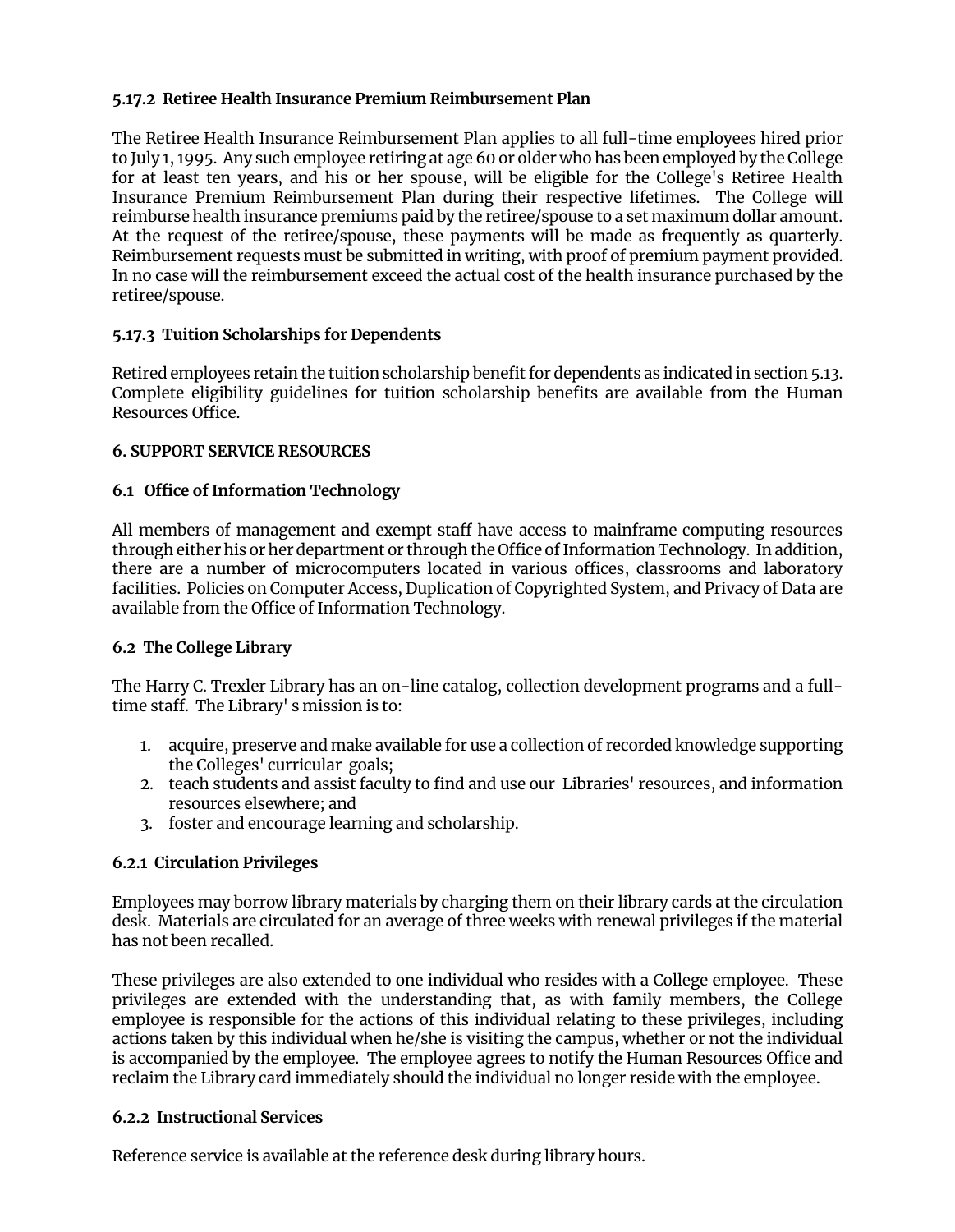## **6.2.3 Other Library Information**

Other library information may be secured regarding acquisition of materials, reserve collection, LVAIC resources and interlibrary loans, and inter-institutional affiliations by consulting the Faculty Handbook.

# **6.3 Campus Safety and Security**

The College endeavors to provide a safe and secure environment for its students and employees. Managers are asked to report any incidents which may indicate criminal activity to the Campus Safety and Security Office. Crime statistics are reported regularly and are accessible to employees and students. Campus Safety and Security also handles fire emergencies, entry to locked buildings and transport of workers injured on the job.

## **6.3.1 Weapons Policy**

Muhlenberg College strictly prohibits use or possession of firearms, ammunition, explosives, weapons and items or materials of any kind that are designed to inflict serious bodily injury. These restrictions apply to all students, staff, faculty, vendors, contractors, and visitors with the exception of law enforcement and Campus Safety officers and extend to all College buildings, grounds, parking lots, College-owned or leased properties and College-owned vehicles. Exceptions to this policy must be approved in writing by the President or the Director of Campus Safety.

## *Approved by President's Staff 12/14/2010.*

## **6.4 Professional Travel**

Funds for travel are made available on a departmental basis by the Vice Presidents. Each department head decides how best to use available funds.

Expenses must be itemized and receipts furnished for food, transportation, lodging and similar expenses. Proper requisition forms are available from the Controller.

If family members accompany employees on business trips, their expenses are strictly the responsibility of the employee; the College will not reimburse employees for the expenses of family members that travel with them.

Employees are encouraged to make reservations for air travel on College business through the College's travel company. See the department secretary for details.

## **6.5 Photocopying & Duplicating Services**

Authorized College work may be photocopied without charge on machines conveniently placed throughout the campus. College related work volume is recorded on departmental copier keys or on tally sheets provided near each machine.

Personal photocopying may be done at \$.10/copy at the machines located in the Copy Center lobby, in Seegers Union lobby, and in the Trexler Library.

The Copy Center handles all requests for multilith reproduction and photocopying. Request forms, which may be obtained in the Copy Center, should be attached to all originals. As much time as possible should be allowed for the completion of the work.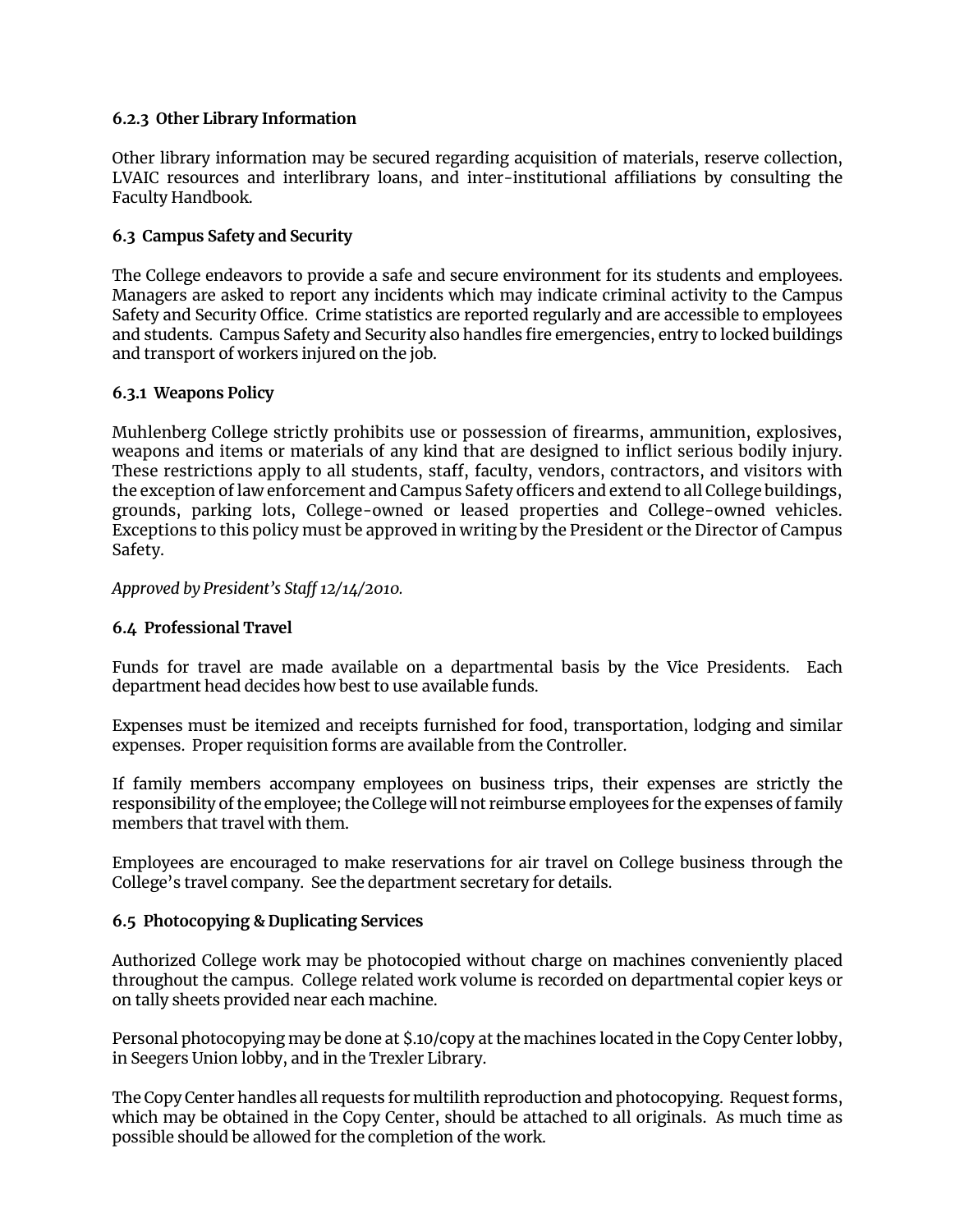# **6.6 Media Services**

Media Services provides audio-visual equipment for instructional use, including tape recorders, projector and video recorders. Managers may make arrangements for use of media services and equipment for College purposes by calling x3459.

## **7. CAMPUS SERVICES**

# **7.1 Office Hours**

The offices of the College are open from 8:00 AM to 5:00 PM. During the summer months, office hours may be changed at the direction of the President.

# **7.2 Life Sports Center**

Full-time employees and on-going part-time staff as well as spouses and dependents (ages 18-23) of these individuals have unrestricted access to the Life Sports Center.

These privileges are extended with the understanding that, as with family members, the College employee is responsible for the actions of this individual relating to these privileges, including actions taken by this individual when he/she is visiting the campus, whether or not the individual is accompanied by the employee. The employee agrees to notify the Human Resources Office immediately should the individual no longer reside with the employee.

Hours of operation are posted by the Athletic Office. During the academic year, use of the racquetball courts and the swimming pool by employees is restricted to certain hours.

For further information please visit: <http://www.muhlenberg.edu/main/aboutus/construction/facilities/lsc/policies.html>

# **7.3 Blood Bank**

Any employee is eligible to become a member of the blood insurance program. This insurance covers all blood products provided to employees and their family members through the Miller-Keystone Blood Center. Employees and family members are encouraged to donate at one of the facilities of the Center and/or at one of the mobile blood units scheduled on campus each year. However, contribution of blood is not required for this coverage.

## **7.4 Bookstore**

The College-operated bookstore is located on the lower level of Seegers Union. It handles the sale of all textbooks and other reading and classroom materials required by students. Computer hardware and software are offered at educationally discounted prices. A wide variety of other items is also available for sale. Upon presentation of a Muhlenberg College ID card, employees receive a 10% discount on most purchases. (Food items, magazines and special sale items are ineligible for this discount.) Postage stamps are available at cost and a fee-for-service facsimile machine is available for personal use.

# **7.5 Office Supplies**

Provision has been made by the Director of Purchasing for securing budgeted supplies and office equipment by requisition. Appropriate forms are available from the Purchasing Office.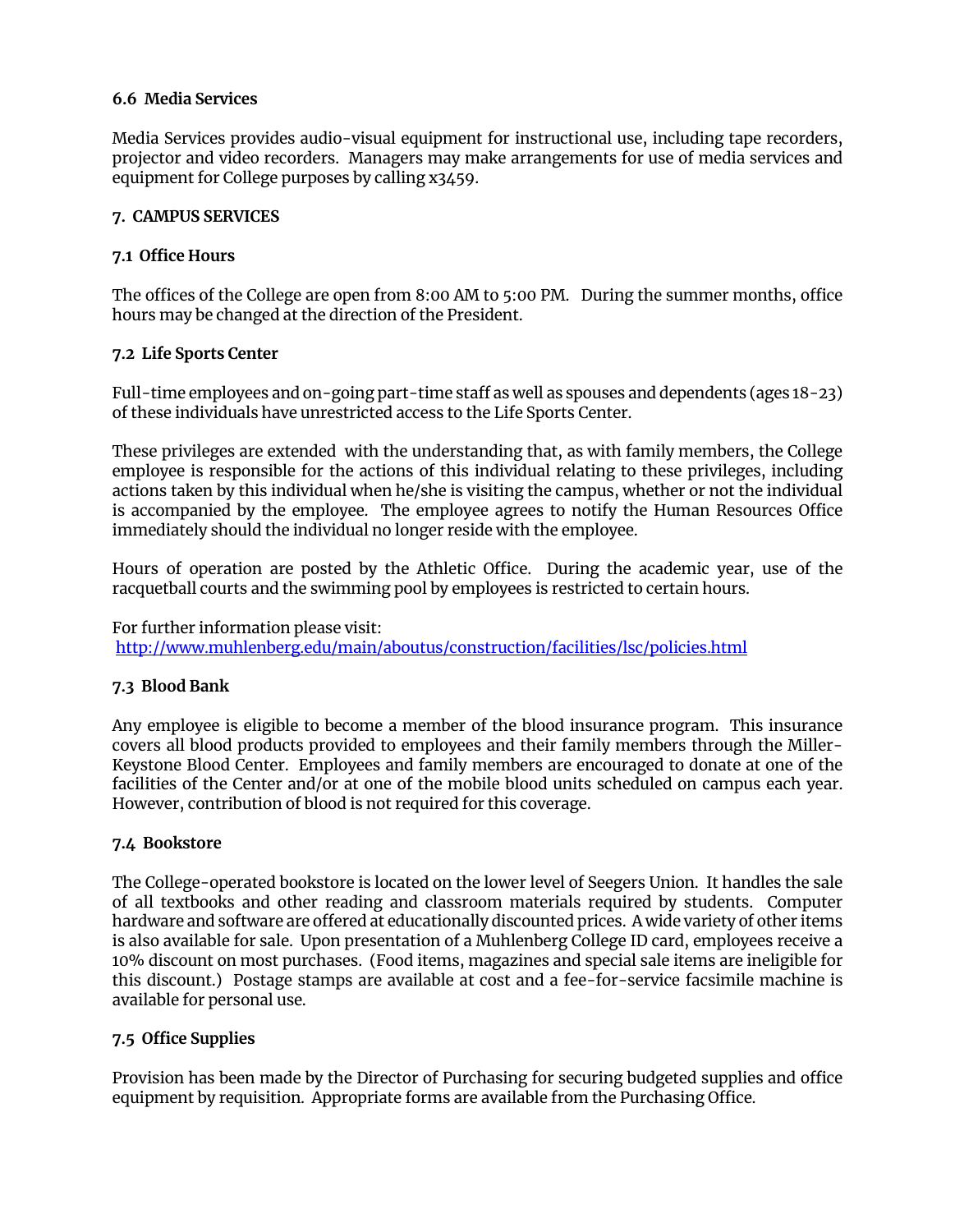# **7.6 Office Equipment**

Equipment items are those defined as being of a capital nature with a useful life of at least several years. Funds must be included in annual departmental budgets to cover costs. Department heads must approve all requests and present them to the Director of Purchasing who assists in the selection of items and in determining the best sources of supply.

#### **7.7 Communications Office**

Anyone receiving a phone call at the College from a reporter should alert the Communications Office at extension 3230.

In addition, employees are encouraged to contact the Communications Office about their professional and community activities so that a news release can be prepared and issued to the appropriate news media. Newsworthy activities include professional publications, presentations of papers, election to officer positions or boards of professional and civic organizations, and in particular, interesting and/or exceptional work with students.

The Communications Office provides services for production of brochures, programs or fliers for college-sponsored events, and coordinates special events, including Commencement.

#### **7.8 Dining Facilities**

The General's Quarters and the Wood Dining Commons are open to all employees.

#### **7.9 Emergency Medical Services**

If you are injured on the job, you should visit the College Health Center during office hours, or contact the Campus Safety and Security office (Emergency Ext 3110, Non-emergency Ext 3112). If necessary, you will be transported to an appropriate medical facility. For all work-related injuries, an accident report must be completed promptly to ensure eligibility to the Worker's Compensation insurance provided by the College. Under normal circumstances, the Health Center is available only for the health needs of students. Exceptions to this are work-related injuries as noted above and services related to the Employee Wellness Program (such as influenza shots, blood tests, etc.).

The College uses a panel of physicians and other health care providers for all work related injuries. Employees must select a physician or other health care provider from the panel for treatment. In order to have medical treatment paid by the College's insurer, the employee must continue to visit the physician or other health care provider for 90 days, if treatment is needed, from the date of the first visit.

#### **7.10 Identification Cards**

The Office of the Director of Seegers Union issues identification cards to all employees and members of their family for the purpose of admission privileges to local College athletic contests and other College events, including Trexler Library privileges. Arrangements for making application and for the taking of pictures are processed through the Human Resources Office. Upon separation from employment, all ID cards must be returned to Human Resources.

Employee ID cards coded for access to specified areas are to be used only to allow the individual employee access. An employee's use of his/her ID card to allow others to gain access to secured areas is strictly prohibited.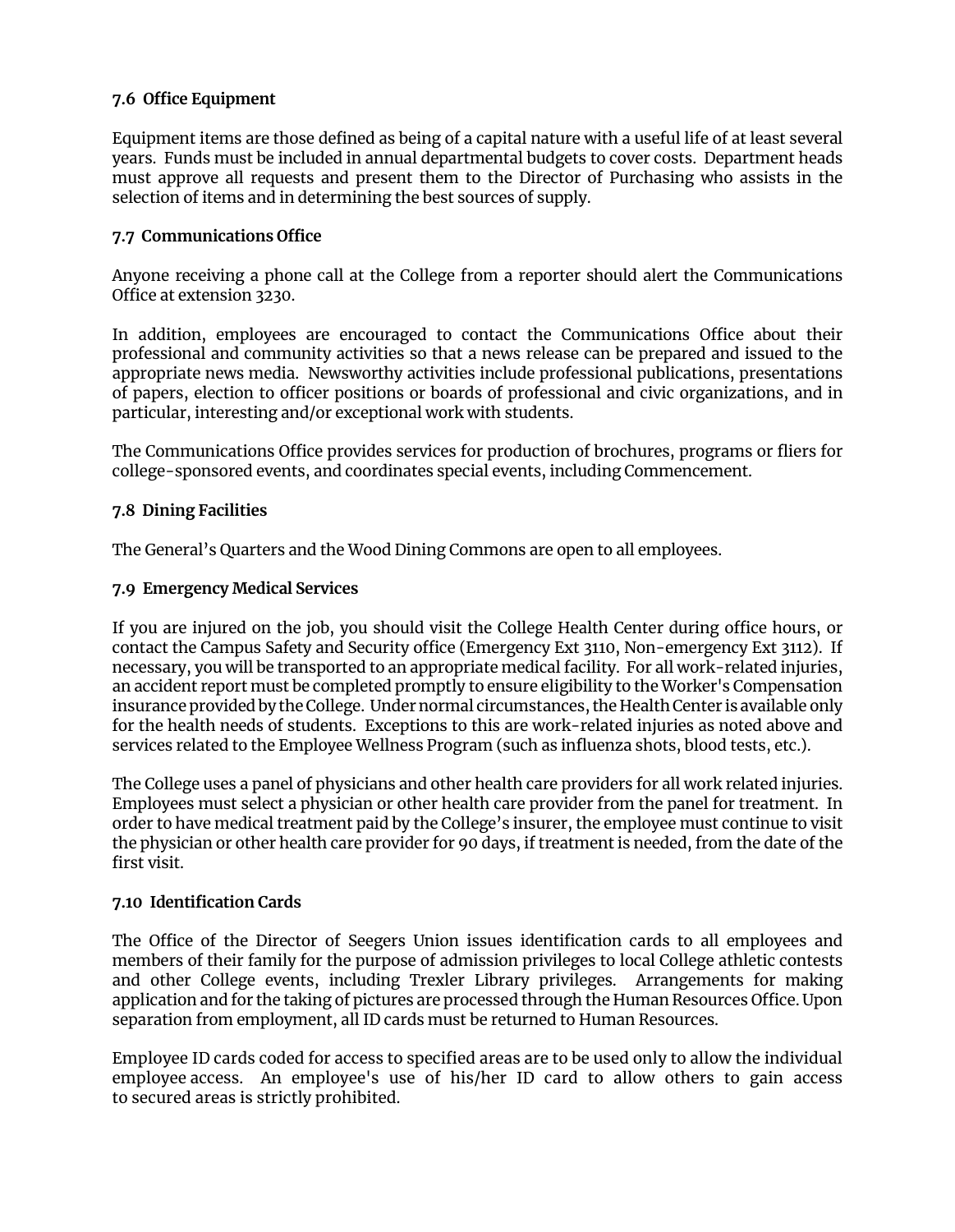## **7.11 Mail Service**

U.S. Mail is delivered each weekday. Information regarding the receipt and mailing of packages can be obtained from the mail clerks. The College assumes the cost of mailing materials which relate to the operation of the College; personal mail must be paid for by the sender.

#### **7.11.1 Intracampus Mail**

Intracampus mail is delivered to each department daily. Special intracampus mail envelopes for this purpose may be obtained from the Copy Center.

## **7.12 Parking**

Limited parking space is available to employees. Human Resources provides vehicle information registration forms for new employees and the Campus Safety Office issues a parking tag, free of charge, which designates the authorized campus parking location during each academic year. Improperly parked or unregistered vehicles on campus are subject to ticketing and fines. All fines are payable in the Controller's Office during normal Cashier window hours. Continued abuse of parking privileges will result in notification to your supervisor who may take disciplinary action. Information regarding parking regulations, any temporary parking restrictions, ticket appeal process and annual return of parking tags is communicated by the Campus Safety Office on a regular basis. Contact the Campus Safety Office with questions, X3112.

## **7.13 Seegers Union**

Reservations for space and special meals in Seegers Union must be completed by filling out reservation slips either in person at the Seegers Union office or by mail with a reservation request form.

## **7.14 Student Employees**

College offices may apply to the Financial Aid office for the service of one or more students who have applied for campus employment.

Time sheets for each student must be kept and approved by the supervisor and forwarded to the Controller.

Students are also available for departmental service on a part-time hourly pay basis, provided funds for this purpose have been included in departmental budgets. The selection of students is made by the supervisor and pay is determined by a scale published and supervised by the Director of Financial Aid.

Each department is responsible for time-keeping and must submit reports to the Controller at the end of each pay period; payments are made to students through the Controller's Office.

## **7.15 Student Services**

Managers may wish to refer students to the Chaplain, the Director of Student Health, the Dean of Student Affairs, or the Director of Counseling for special counseling.

The Career Center assists in finding part-time or summer work for students and arranges workshops, seminars, and interviews for students. Specialists in health and/or drug and alcohol problems are provided in the Student Health Services Office.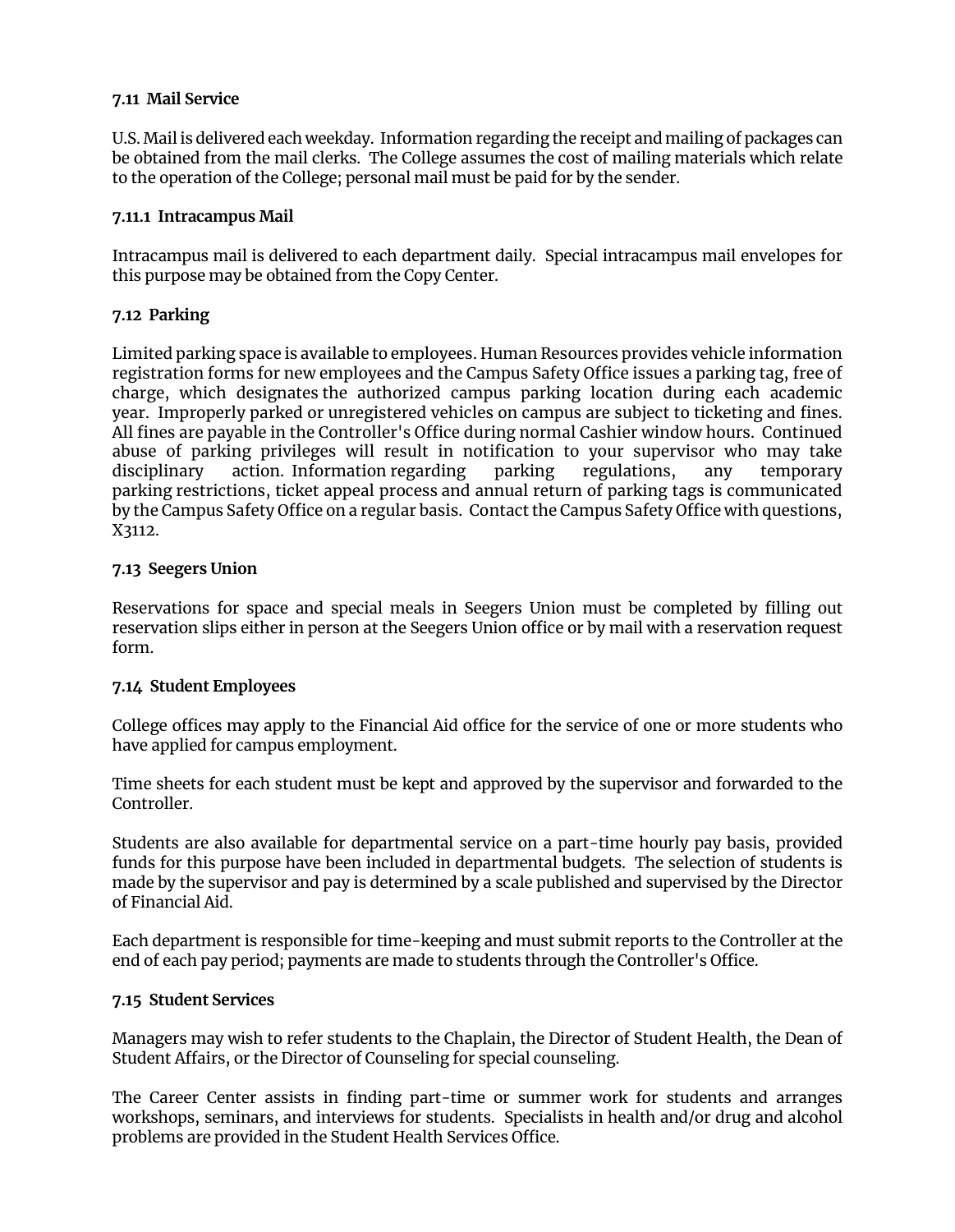The office of Academic Resource Center coordinates assistance for students through tutoring, study skills seminars and individual academic counseling. This office also coordinates assistance for students who have special needs or disabilities.

## **7.16 Telephone Service**

The telephone in your office is on the College's Meridian Telephone system. This system services all College-owned buildings in West Allentown. Voicemail service is included, and is accessible from off the campus. The College switchboard is open 24-hours a day. Calls made to the College switchboard (484) 664-3100 are answered by dispatchers in the Campus Security Department.

## **7.16.1 Toll Calls**

Business calls are charged to individual departments. Directors are responsible for the review of all College telephone bills on a monthly basis. Personal calls are the responsibility of the caller and charges are to be paid to the College cashier.

#### **7.16.2 Facsimile Service**

A facsimile machine is available in the Business Office, Ground floor of the College Center, for work-related facsimiles. For personal use, a facsimile machine is available in the College bookstore.

#### **7.17 Use of College Facilities**

Employees wishing to use rooms or other group facilities on the campus must contact the office of the Director of Seegers Union. A calendar of reservations is maintained there for special use allocation of space throughout the College.

## **7.18 Use of College Vehicles**

Several vehicles are available for use on College business. Reservations must be made through the Shuttle Coordinator as far in advance as possible.

If your position requires you to drive on behalf of the College or drive College vehicles in the performance of your duties, your motor vehicle record will be reviewed prior to your initial employment and on an annual basis thereafter.

#### **7.19 College Keys**

All managers are issued keys appropriate to their needs for access to the buildings and offices where they work. Managers are personally responsible for safeguarding all keys issued to them by the College, including access card keys used for certain buildings and offices. Should your keys be lost or stolen, immediately report the circumstances of the loss to the Campus Security and Safety Office. They will conduct the appropriate investigations and arrange for replacement of locks or reprogramming of security systems as appropriate. Upon termination, all College issued keys are to be returned to the supervisor.

#### **8. ORGANIZATIONS AND ACTIVITIES**

## **8.1 Faculty Club**

Exempt employees are eligible to become members of the Muhlenberg College Faculty Club, with facilities at 325 North 23rd Street. The Faculty Club hosts many College affairs, including holiday, spring recess, and end-of-the-year functions. Dues are payable on a semester or yearly basis.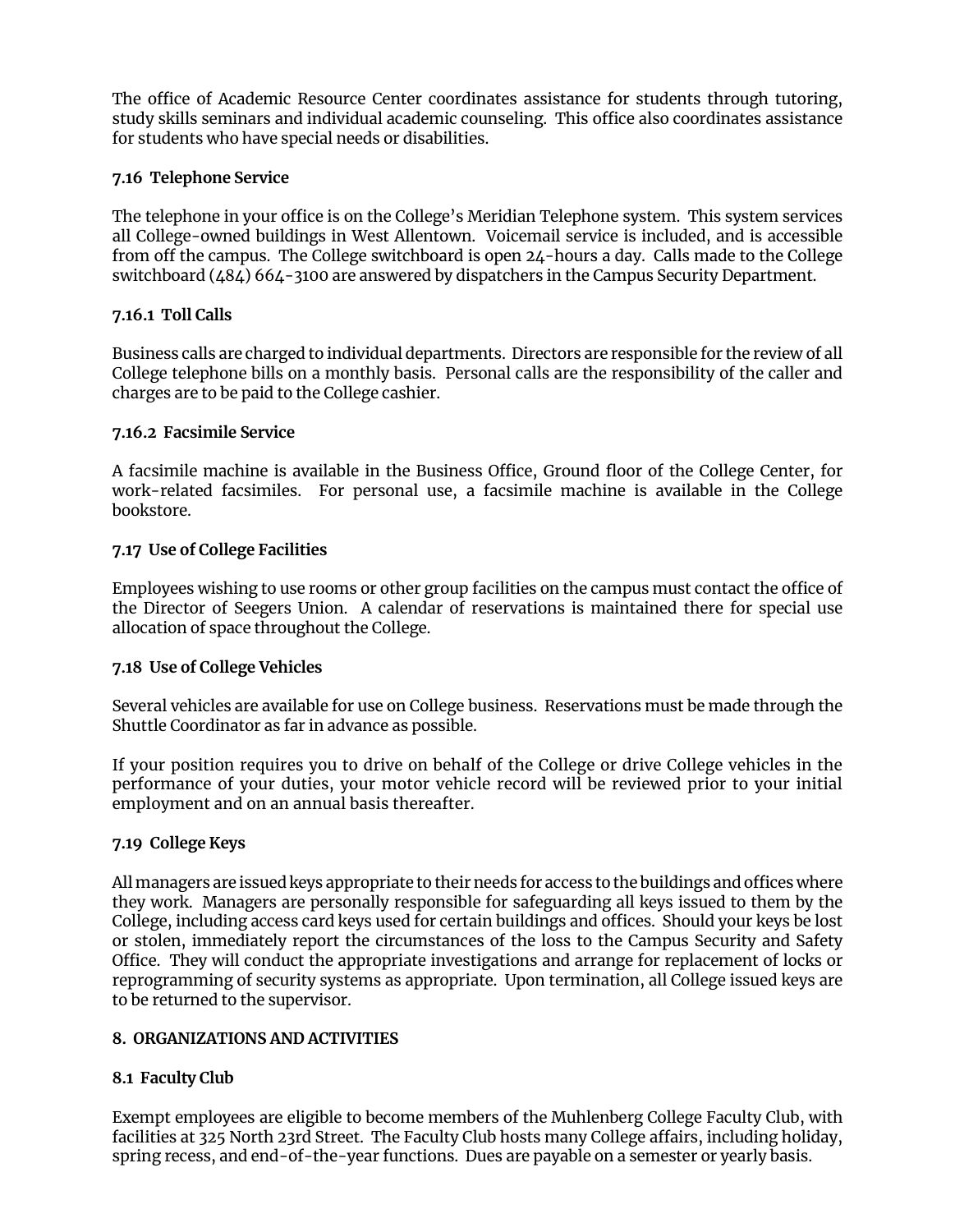#### **8.2 Muhlenberg College Alumni Association**

By provision in the constitution of the Alumni Association, members of the management staff, whether or not they have matriculated as students at the College, are deemed members of the Alumni Association. They are not only welcome but are urged to attend any alumni meetings or alumni social affairs.

#### **8.3 Woman's Auxiliary**

All women members of management staff and wives of managers are invited to join the Woman's Auxiliary of Muhlenberg College. Founded in 1915 to further the interests of the College, the organization has contributed hundreds of thousands of dollars for campus projects. Meetings are held regularly throughout the academic year.

#### **8.4 Cultural Events Programs**

Most cultural Events on campus are open to the public free of charge. For those events for which admission is charged, Muhlenberg employees and employees from other LVAIC colleges often receive a discount upon presentation of a valid identification card.

#### **9. ADDITIONAL POLICIES**

Please click on the following links to review the additional policies relating to employment.

[Bloodborne Pathogen](https://www.muhlenberg.edu/media/contentassets/pdf/about/hr/Occupational%20Exposure%20to%20Bloodborne%20Pathogens.pdf) [Conflict of Interest](https://www.muhlenberg.edu/media/contentassets/pdf/about/hr/ConflictofInterest%20Policy.pdf) (COI) an[d Conflict of Interest- Family Members](https://www.muhlenberg.edu/media/contentassets/pdf/about/hr/COI%20Family%20Members.pdf) [Drug Free Workplace Policy](https://www.muhlenberg.edu/media/contentassets/pdf/about/hr/Drug%20Free%20Workplace%20Policy.pdf) [Email Departure Policy](https://www.muhlenberg.edu/offices/oit/about/policies_procedures/account-policy.html) [Hot Line Policy](https://www.muhlenberg.edu/media/contentassets/pdf/about/treasurer/Hot%20Line%20Policy.pdf) [Minors on Campus/](https://www.muhlenberg.edu/media/contentassets/pdf/about/hr/Children%20on%20Campus%20Bundle.pdf)Program Protocols [Pet Policy](https://www.muhlenberg.edu/media/contentassets/pdf/about/hr/Petpolicyfinal101405.pdf) [Smoke & Nicotine Free Campus Policy](https://www.muhlenberg.edu/media/contentassets/pdf/about/hr/MuhlenbergCollegeSmokeNicotineFreeCampusPolicy.pdf)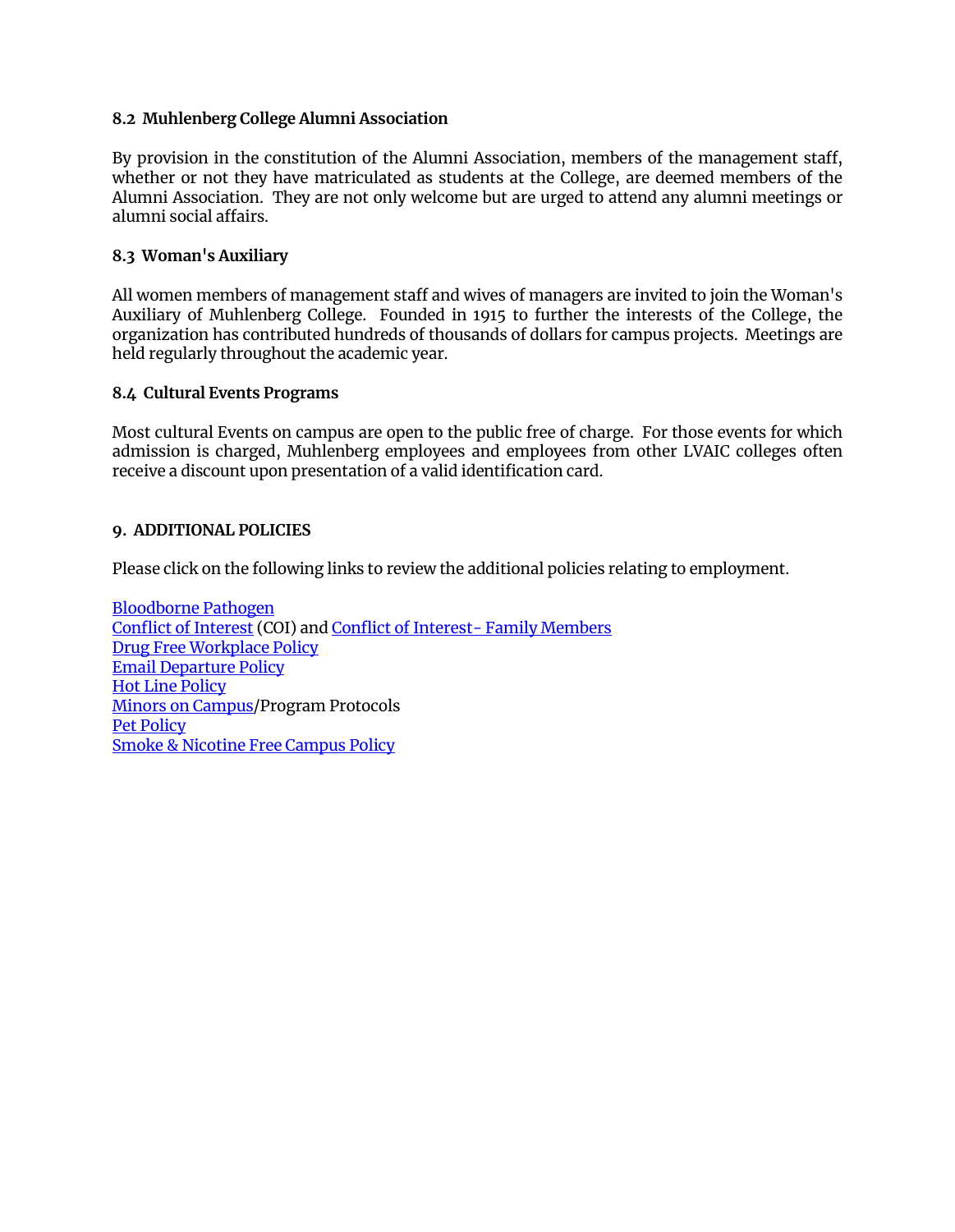#### **APPENDIX**

#### **MUHLENBERG COLLEGE**

#### **ALCOHOL POLICY FACULTY/MANAGERS/STAFF ON-CAMPUS**

#### **I. Introduction**

This policy recognized the College's traditional commitment to its constituents' social autonomy, but clearly delineates the consequences of failing to recognize one's social responsibilities in exercising that autonomy. The policy neither condemns nor condones the legal, appropriate consumption of alcoholic beverages in any campus social context. It does however, recognize the College's responsibility to support and encourage persons in its community who seek to maintain a dynamic social climate in which alcohol use is not a primary focus.

The policy also recognized the responsibility and liability placed on individuals and organizations by Pennsylvania Act 31 (July 1988). Along with reiterating the parameters of legal consumption of alcohol established by prior legislation, Act 31 calls attention to the responsibility and liability of social hosts (individuals and organizations). It introduces a new term, pertinent to making alcohol beverages available. This term, "furnish," has been legally defined in the following manner: "to supply, give or provide to, or allow a minor to possess on premises or property owned or controlled by the person charged."

The legislation goes beyond the issue of underage drinking, dealing more with the area of responsibility and liability for those individuals and groups hosting functions at which alcohol is available. Such functions include but are not limited to Faculty Club events, departmental socials, development receptions, faculty/staff dinners and parties.

It should be noted that members of the College community who host outside group/personal events on campus are to follow the alcohol policy for "off-campus groups using Muhlenberg's facilities." Copies of this document are available through offices of the President's Senior Staff Members.

The following principles and regulations reflect these issues.

#### **II. Principles and Procedures**

- 1. Members of the College community must view the use of alcohol as a social convention which as a known potential for abuse. As a matter of policy, neither the College, as an institution, nor the constituent members of its community should tolerate or encourage any disorderly or unruly behavior that is alcohol induced.
- 2. Members of the College community must be alert to the propensity of alcohol to induce dependency, particularly in circumstances of repeated abuse. recognition of the serious nature of alcohol abuse, and of the social disruption which it tends to cause, the College pledges itself to provide and to promote alcohol counseling and education programs.
- 3. Persons are no less accountable for personal behavior which is alcohol induced than they are when acting without the influence of alcohol. Any behavior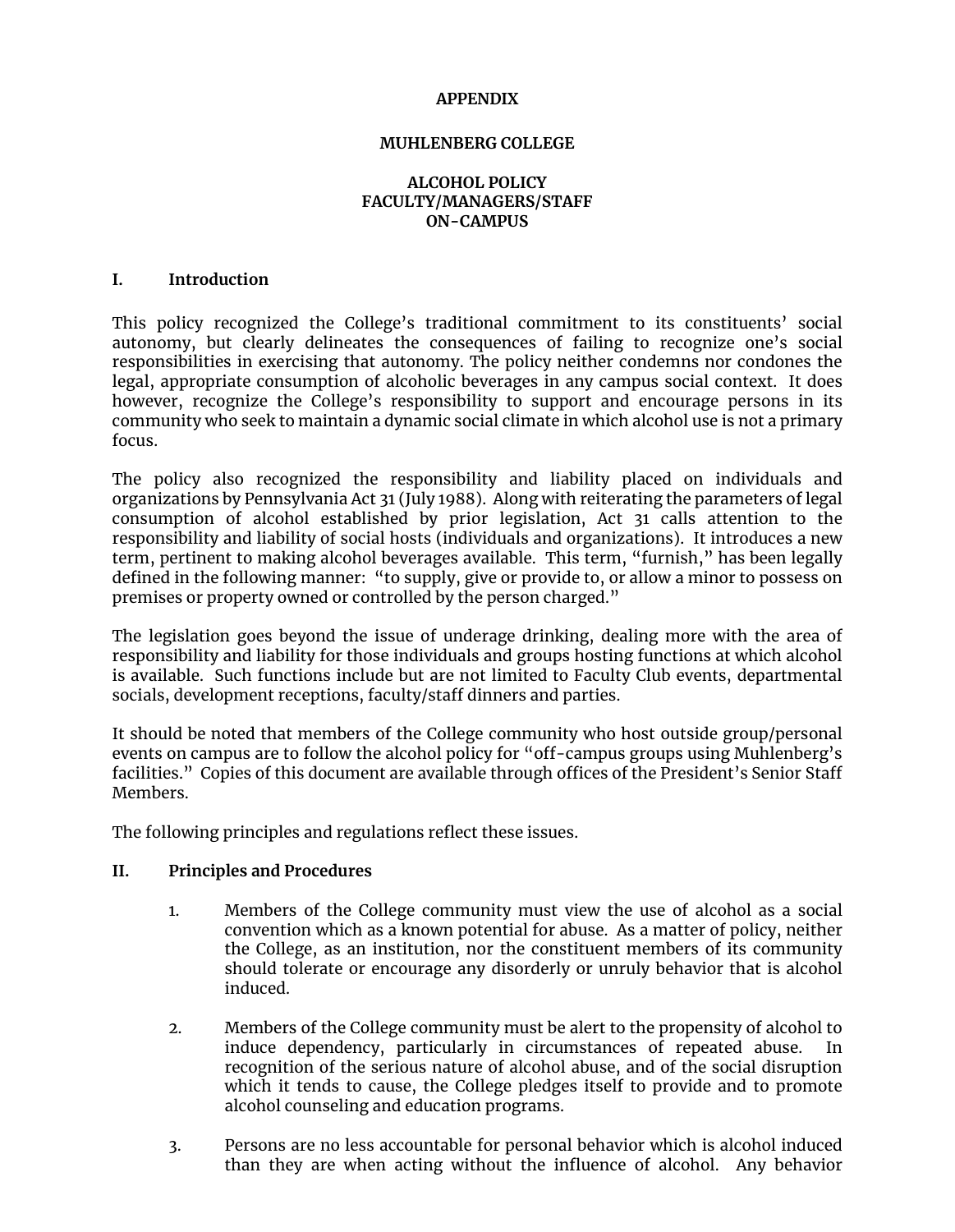resulting in the infringement of freedom, privacy, or property rights of others will be met with appropriate sanctions.

- 4. The campus should not be viewed as a sanctuary where members of the College community are protected from law enforcement activities. Wherever they are, on or off campus, individuals who violate the laws of the City of Allentown, the Commonwealth of Pennsylvania and of the United States risk action by appropriate city, state and federal authorities.
- 5. In engaging in the use of alcoholic beverages, one must acknowledge his/her responsibilities, not only on campus, but also beyond campus. The responsible use of alcohol requires knowledge of and compliance with current Pennsylvania and federal statutes regulation such use. A brief summary of some of the present laws are appended to this document.

# **III. Regulations**

Members of the College community are responsible for compliance with the provisions of all city, Commonwealth and federal laws concerning consumption, purchase, and possession of alcohol. The College has established the following regulations governing the use of alcoholic beverages.

- 1. Members of the College community are welcome to bring social guests onto campus. Each person who does so, however, is responsible for the conduct of those guests, and for informing him/her of the College's Alcohol Policy and of the appropriate city, Commonwealth and federal laws governing alcohol use.
- 2. All social functions at the College at which alcoholic beverages are to be provided or distributed, must be approved in advance in writing by the vice president or dean responsible for the sponsoring group.
- 3. A member of the sponsoring group must be designated at the function's representative. This person will be the liaison with the appropriate vice president's or dean's office and will be the contact person during the actual function.
- 4. The following require special consideration by the vice president, dean, or designee who is responsible for the sponsoring group:
	- a. devices containing five or more gallons of beer;
	- b. a closing time beyond 2:00 a.m.;
	- c. an outdoor location, including tailgating activities.
- 5. In accordance with the laws of the City of Allentown, no open containers of alcohol are allowed in open public areas.
- 6. No one shall be permitted to sell alcoholic beverages or tickets for alcoholic beverages or raffle alcoholic beverages as prizes, or to engage in any activities including but not limited to the sale of admission tickets, which may reasonably be construed as a sale or an indirect sale of such beverages.
- 7. No social function involving alcohol use shall be permitted unless suitable non-alcoholic alternatives and food, in adequate amounts, are also provided.
- 8. All functions must comply with occupancy regulations.